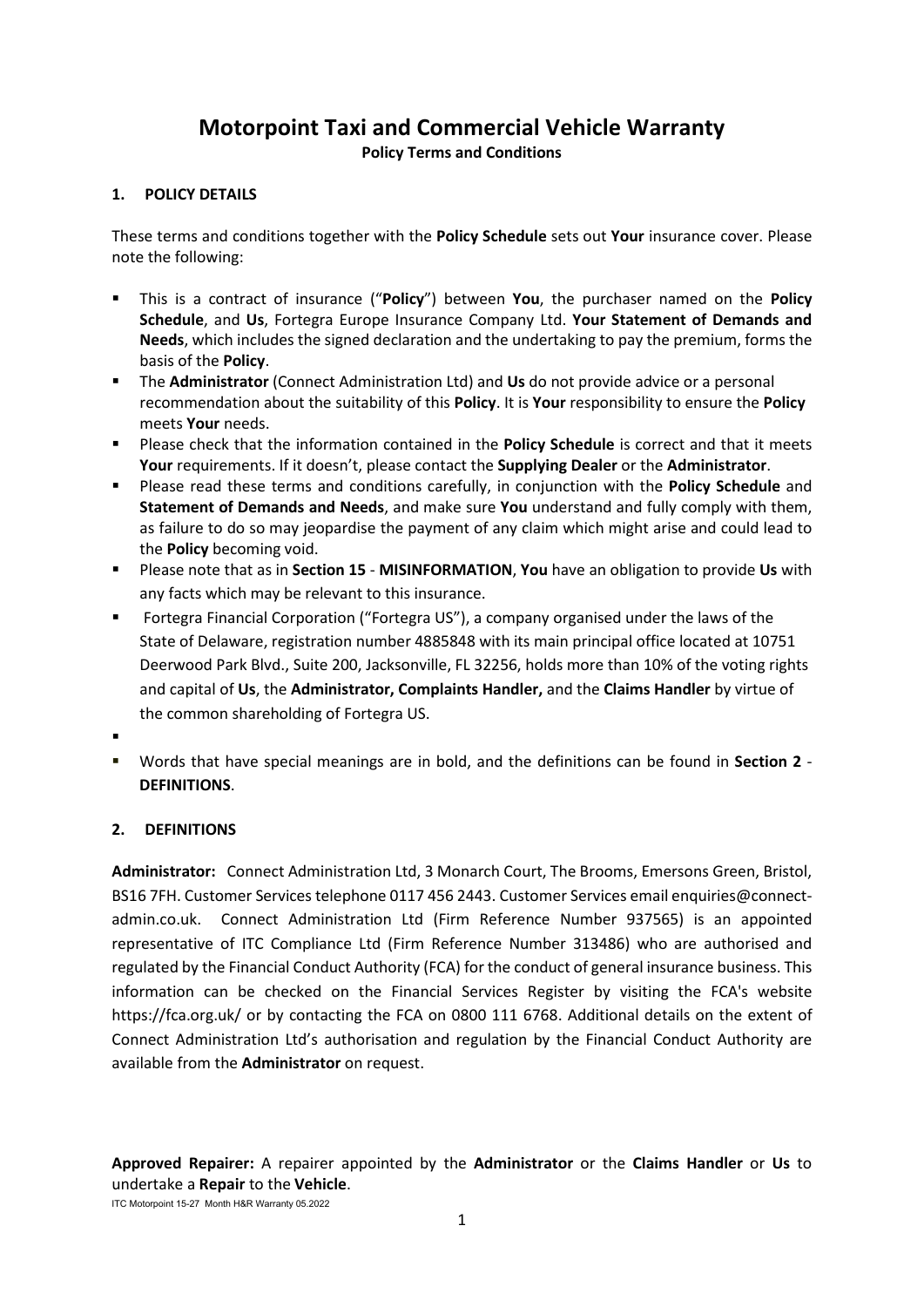**Claims Handler:** Defend Insurance Holding s.r.o.., having its registered address at: Roztylská 1860/1, Praha 4 - Chodov, 14800 Czech Republic. Telephone 0161 451 4812 Customer Services email [customerservice@defendinsurance.co.uk](mailto:customerservice@defendinsurance.co.uk)

**Complaints Handler:** ITC Compliance Ltd**,** 3 Monarch Court, The Brooms, Emersons Green, Bristol, BS16 7FH. Customer Services telephone 0117 456 2443 email:omplaints@itccompliance.co.uk. ITC Compliance Ltd is authorised and regulated by the Financial Conduct Authority (FCA) for the conduct of general insurance, under Firm Reference number 313486. This information can be checked on the Financial Services Register by visiting the FCA's website https://register.fca.org.uk/s or by contacting the FCA on 0800 111 6768. Additional details on the extent of ITC Compliance Ltd's authorisation and regulation by the Financial Conduct Authority are available from the **Claims Handler** on request.

**Day-To-Day Motoring**: The use of **Your Vehicle** for social, domestic and pleasure purposes only, including journeys to and from a permanent place of work.

**Excess:** means the first **You** paid under **Your Motor Insurance Policy** under the terms of that policy

**Family Member: Your** spouse or civil partner, or a parent, grandparent, child, grandchild, brother, or sister.

**Incident Date:** The date of the incident where damage has occurred to the **Vehicle**.

**Mechanical Breakdown:** Means the failure of a mechanical or electrical component, causing a sudden stoppage of its function, for a reason other than deterioration or negligence. Damage caused by the effect of overheating or abuse is not regarded as a Mechanical Breakdown under the terms of the Policy.

### **MOT Certificate (VT20)**

MOT Certificate (VT20) issued by the **MOT Test** station.

#### **MOT Test**

Ministry of Transport test completed by a company authorised by The **Vehicle** & Operator Services Agency to offer an MOT Testing service on behalf of the Secretary of State for Transport.

**Motor Insurance Policy:** an insurance policy issued to cover **Your** private car, which is owned and registered to **You**.

**Policy Schedule:** The schedule provided to **You** when **You** purchased this **Policy**, which contains **Your** details, details of the **Vehicle** and the **Policy** term.

**Property**: **Your** fixed address as detailed on **Your** schedule.

**Statement of Demands and Needs:** The Statement of Demands and Needs and declaration together with any additional information **You** may have supplied to **Us** in support of **Your** application for this **Policy**.

**Supplying Dealer:** The car dealership that the **Vehicle** was purchased from.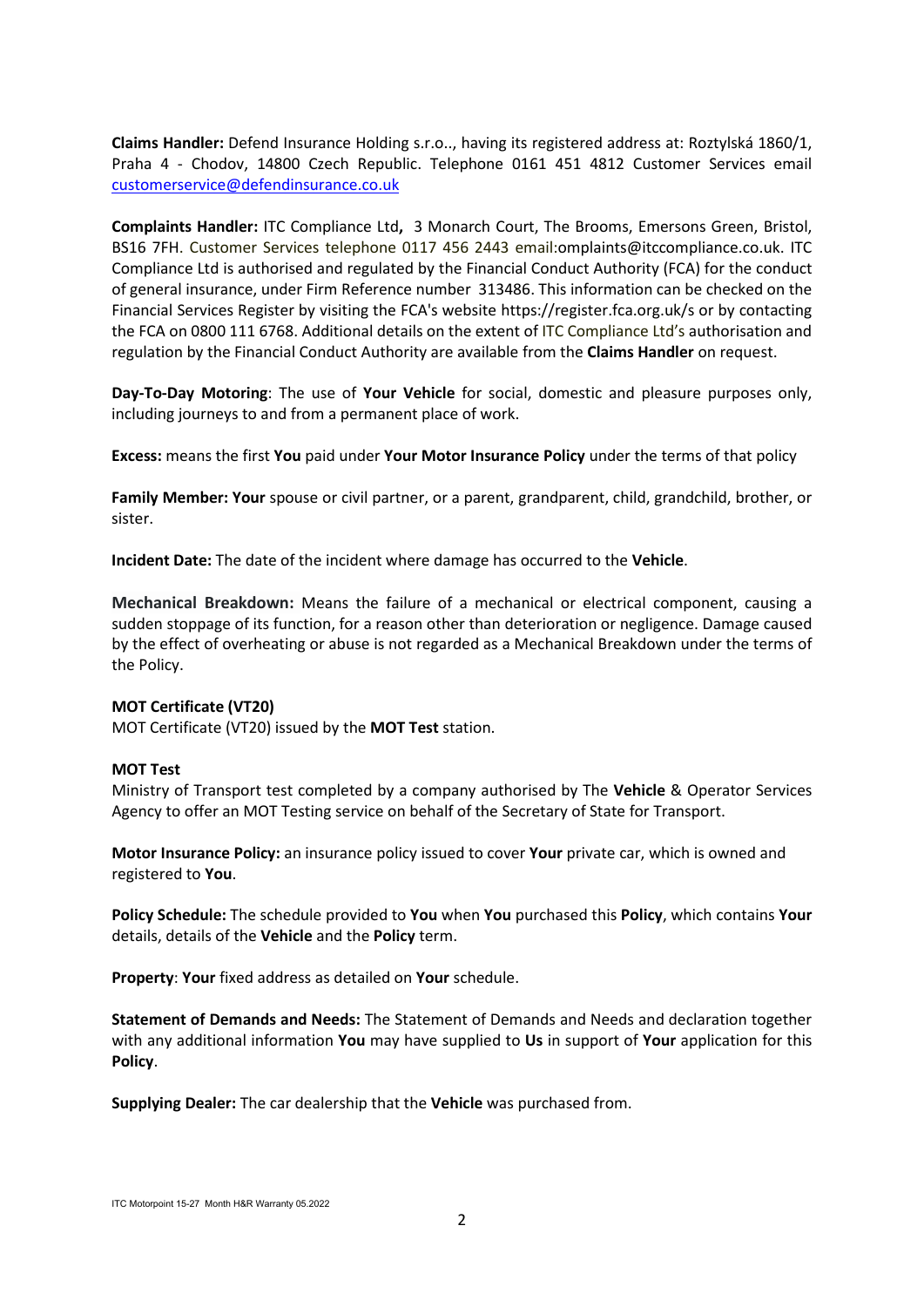**Territorial Limits:** The United Kingdom, Ireland, Isle of Man and the Channel Islands. Territorial limits will include the countries of the European Economic Area for a period of up to sixty (60) days for any one single trip.

**Vehicle:** The **Vehicle** purchased by **You** which meets the eligibility criteria set out in this **Policy**.

**We/Us/Our:** Fortegra Europe Insurance Company Ltd (Malta Company Registration Number C 84703), Office 13, SOHO Office The Strand, Fawwara Building, Triq I-Imsida, Gzira, GZR 1401, Malta. Fortegra Europe Insurance Company Ltd is authorised under the Insurance Business Act 1998 of the laws of Malta to carry out general business, and is regulated by the Malta Financial Services Authority, Triq l-Imdina, Zone 1, Central Business District, Birkirkara, CBD 1010, Malta. Deemed authorised by the Prudential Regulation Authority. Subject to regulation by the Financial Conduct Authority under reference number 805770, and limited regulation by the Prudential Regulation Authority. Details of the Temporary Permissions Regime, which allows EEA-based firms to operate in the UK for a limited period while seeking full authorisation, are available on the Financial Conduct Authority's website. Annual reports on **Our** solvency and financial position can be found at <https://www.fortegra.eu/solvency-and-financial-condition-report>

**You/Your:** Any individual who is detailed on the **Policy Schedule** and who has applied for this **Policy** and has agreed to pay the premium under this **Policy**.

### **3. ELIGIBILITY**

### **You are eligible for cover from the start date of this Policy if:**

- **You** are applying as an individual; and
- **You** are eighteen (18) years of age or over; and
- **You** are resident in the United Kingdom, Channel Islands or the Isle of Man; and
- You hold a current valid UK driving license; and
- **You** must be named as the Policyholder under a **Motor Insurance Policy.**

### **The Vehicle is eligible for this cover if it:**

- is a private **Vehicle** registered in the United Kingdom, Channel Islands or the Isle of Man; and
- has been purchased from the **Supplying Dealer**; and
- is not older than eight (8) years at the start of this policy.

### **Please Note: The following Vehicles and Vehicle uses are NOT eligible for cover:**

- Any **Vehicle** that is not a right-hand drive **Vehicle**; and
- Emergency **Vehicle**s, buses, coaches, trucks, motor homes, trailers, heavy goods **Vehicle**s, licensed private hire **Vehicle**s, daily rental **Vehicle**s, breakdown and recovery **Vehicle**s; and
- **Vehicle**s used for road racing, track days (timed or untimed), rallying, pace-making, speed testing or any other competitive event; and
- Any **Vehicle** that has been modified after the purchase date.

### **4. POLICY TERM**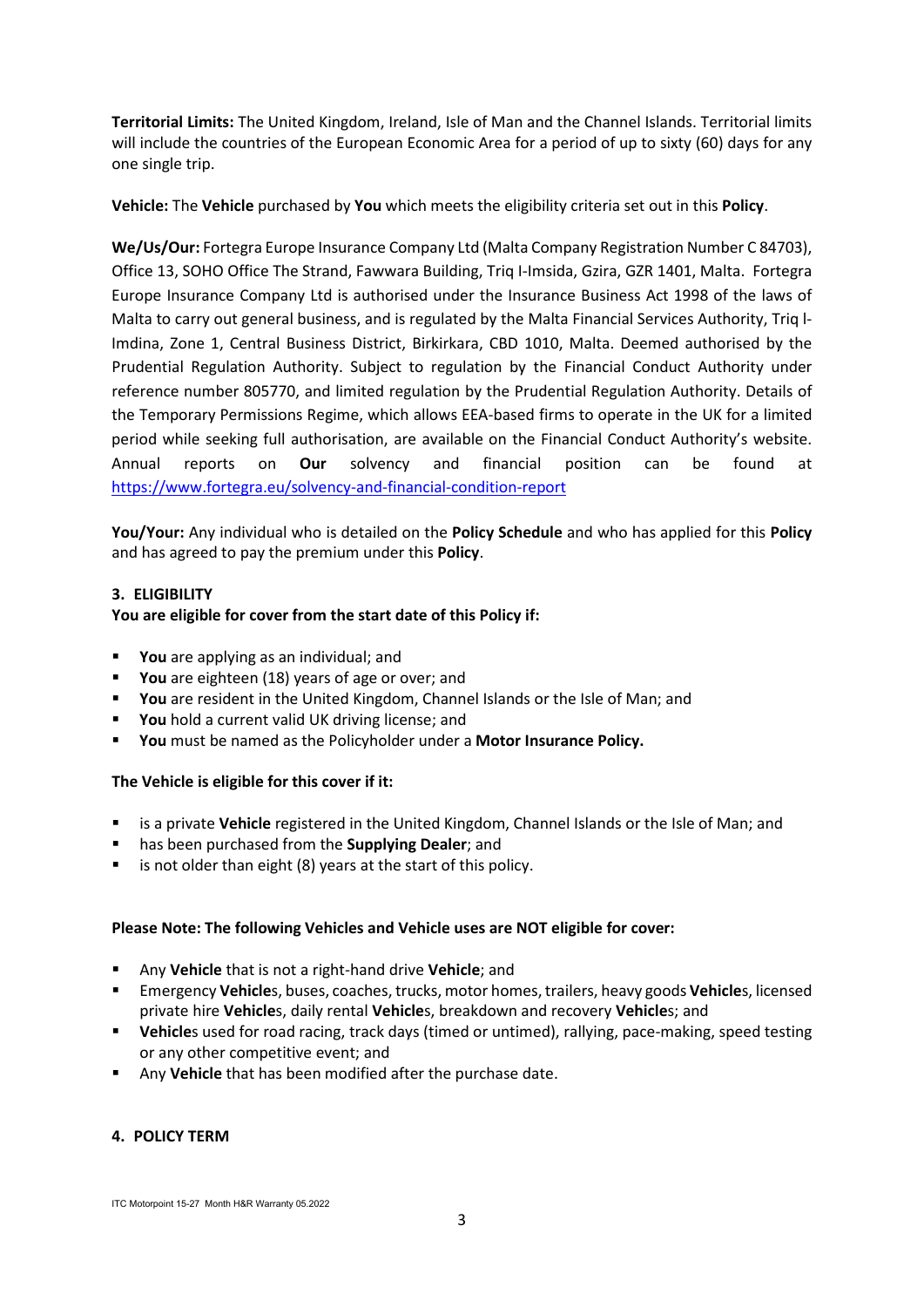This **Policy** is for the chosen term, up to a maximum of twenty-four (24) months and is not renewable, as detailed on the **Policy Schedule**. **Your** cover will end at the earliest of any of the below:

- **You** failing to pay **Your** premium when due; or
- **You** or the **Vehicle** no longer meeting the eligibility criteria for **Your Policy**; or
- The **Vehicle** being sold or transferred to a new owner, other than under **Section 10 TRANSFERRING YOUR POLICY**; or
- The value of claims settled by **Us** having reached the limit, as defined in **Section 5 WHAT IS COVERED**; or
- The **Policy** being cancelled by either **You** or **Us;** or
- The start and expiry dates of the **Policy** as detailed on the **Policy Schedule.**

#### **5. WHAT IS COVERED**

| Cover                                                                                                                                                                                                                                                                                                                                                                                                                                                                                                                                                                                                                                                                                                                                                                                    | <b>Benefit Limit</b>                                                             |
|------------------------------------------------------------------------------------------------------------------------------------------------------------------------------------------------------------------------------------------------------------------------------------------------------------------------------------------------------------------------------------------------------------------------------------------------------------------------------------------------------------------------------------------------------------------------------------------------------------------------------------------------------------------------------------------------------------------------------------------------------------------------------------------|----------------------------------------------------------------------------------|
| <b>Mechanical Breakdown Insurance</b>                                                                                                                                                                                                                                                                                                                                                                                                                                                                                                                                                                                                                                                                                                                                                    |                                                                                  |
| <b>PARTS COVERED</b><br>Please see your Proposal Form for details of the maximum amounts that may be paid<br>for each and any claim. These may be subject to lower limits as stated on these pages.<br>All limits include VAT. There is no restriction to the number of claims You can make.<br>This Policy covers All mechanical and electrical parts (including labour to fit them), of<br>the insured Vehicle against Mechanical Breakdown and including the below.                                                                                                                                                                                                                                                                                                                   | Maximum of<br><b>Purchase Price</b><br>of Vehicle<br>including VAT<br>per claim. |
| <b>Oil seals</b><br>Crankshaft front seal, camshaft oil seal, auxiliary shaft oil seal, gearbox rear seal, drive<br>shaft(s) seals and differential pinion seal and where an engine or gearbox repair<br>requires oil seals or gaskets.<br><b>Casings</b>                                                                                                                                                                                                                                                                                                                                                                                                                                                                                                                                |                                                                                  |
| If any of the covered parts fail and this damages the casings, they will also be covered.<br><b>Working materials</b><br>Oils, oil filter and anti-freeze are covered only if it is essential to replace them because                                                                                                                                                                                                                                                                                                                                                                                                                                                                                                                                                                    |                                                                                  |
| of the failure of a part which is covered under this Policy.<br><b>Air Conditioning System</b><br>In the event of a valid claim, maximum contribution to system re-gas is £45.00 inc VAT.                                                                                                                                                                                                                                                                                                                                                                                                                                                                                                                                                                                                |                                                                                  |
| <b>Excluding:</b><br>Cracked or porous cylinder heads and blocks, burnt valves and any skimming/pressure<br>testing. Body, paint, glass, interior/exterior trim, key fobs and key cards, in-car<br>entertainment/ communication systems and connected equipment including satellite<br>navigation, catalytic converters and diesel particulate filters, wheels, airbag and system,<br>electrical wiring, wiring looms, hoses, pipes, cables, brake seizure and corrosion.<br>Service items and other components subject to routine maintenance or periodic repair<br>or replacement such as plugs, HT leads, brake frictional material, clutch facings, wiper<br>blades/rubbers, auxiliary belts, light bulbs/units, tyres, batteries, exhaust systems [this<br>is not a complete list]. |                                                                                  |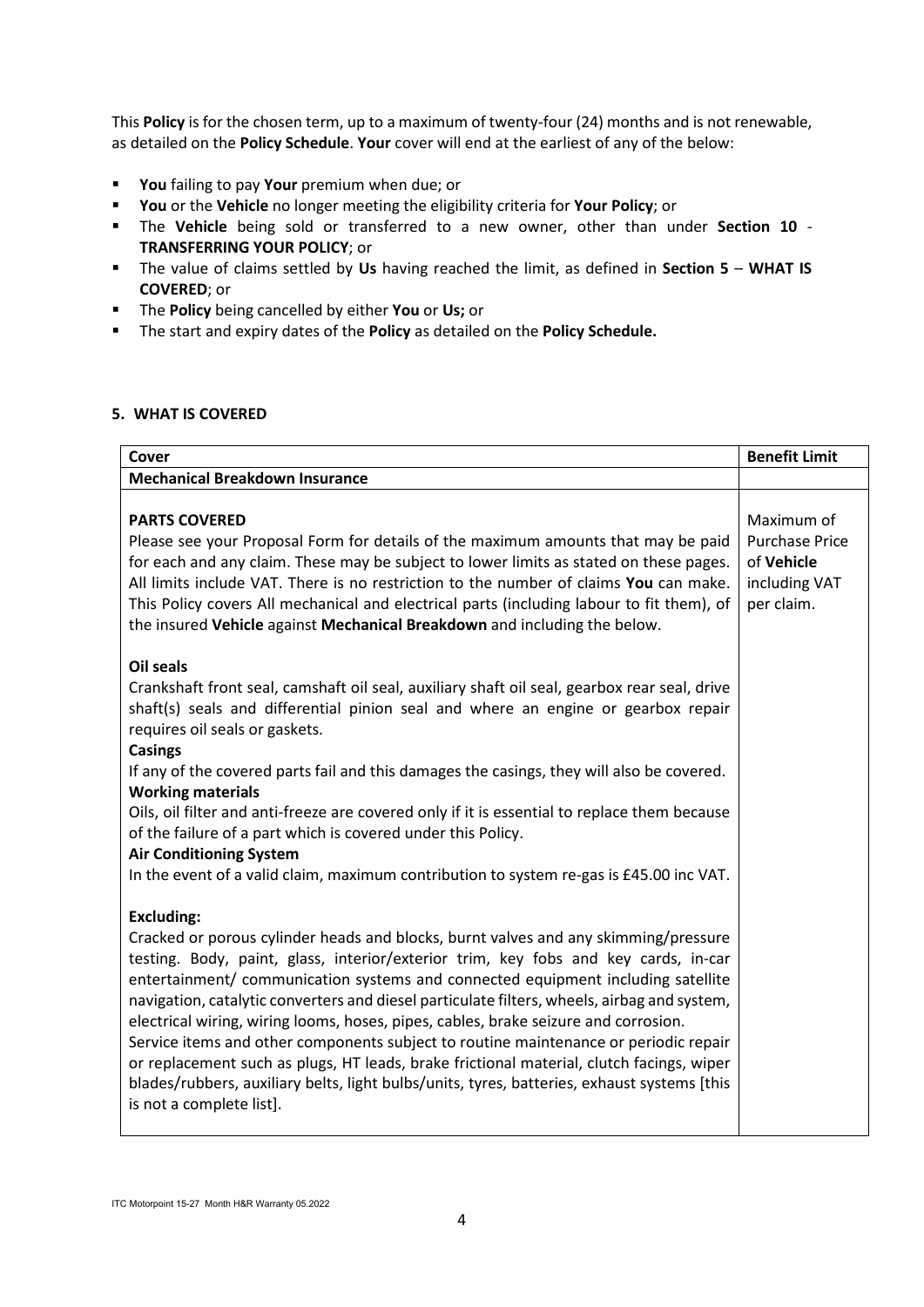| Cover                                                                                                                          | <b>Benefit Limit</b>                                                                                                                                                                                                                                                          |                                                |
|--------------------------------------------------------------------------------------------------------------------------------|-------------------------------------------------------------------------------------------------------------------------------------------------------------------------------------------------------------------------------------------------------------------------------|------------------------------------------------|
|                                                                                                                                | Key(s) Cover                                                                                                                                                                                                                                                                  |                                                |
| 1.                                                                                                                             | <b>Loss Cover</b> – the reasonable cost of replacing the $Key(s)$ in the event they have<br>been accidentally lost by You. If no Key(s) can be cut or obtained, the reasonable<br>cost of replacing the Lock(s) will be covered.                                              | Maximum of<br>£500 including<br>VAT per claim. |
| 2.                                                                                                                             | <b>Theft Cover</b> –the reasonable cost of replacing the $Key(s)$ in the event they have<br>been stolen from You. If no Key(s) can be cut or obtained, the reasonable cost of<br>replacing the Lock(s) will be covered.                                                       |                                                |
| 3.                                                                                                                             | Vehicle Entry Cover - if a duplicate Key is not readily available, a contribution of up<br>to £50 including VAT towards the cost of gaining entry to the Vehicle in the event<br>the Key(s) have been locked inside the Vehicle or accidentally broken in the Lock by<br>You. |                                                |
| Note:<br>In the event of Loss or Theft of Your Key(s), You must notify the Police and<br>٠<br>obtain a Crime Reference Number. |                                                                                                                                                                                                                                                                               |                                                |

| Cover                                                                                                                                                                                                                                                                                                                                                                                          |                      |
|------------------------------------------------------------------------------------------------------------------------------------------------------------------------------------------------------------------------------------------------------------------------------------------------------------------------------------------------------------------------------------------------|----------------------|
| <b>Breakdown Cover</b>                                                                                                                                                                                                                                                                                                                                                                         | <b>Benefit Limit</b> |
| <b>Roadside Recovery</b>                                                                                                                                                                                                                                                                                                                                                                       | Up to 6 call         |
| If the Vehicle suffers a Breakdown, this includes running out of fuel, help will be sent to<br>the scene of the Breakdown and We will pay call out fees and mileage charges needed<br>to repair or assist with the Vehicle. If, in the opinion of the Recovery Operator, they are<br>unable to repair the Vehicle at the roadside the Recovery Controller will assist in the<br>following way: | outs                 |
| • arrange for the Vehicle, You and up to five (5) passengers to be recovered to the<br>nearest garage able to undertake the repair, or;<br>• If the above is not possible at the time of the Breakdown they will arrange for the<br>Vehicle, You and up to five (5) passengers to be transported to Your home address or<br>original destination.                                              |                      |
| <b>Home Assist</b><br>A Recovery Operator will be dispatched to Your home address or within a one mile<br>radius. Attempts will be made to repair Your Vehicle on the spot. If a repair is not<br>possible they will transport Your Vehicle to the nearest repairing garage.                                                                                                                   |                      |
| <b>Emergency Overnight Accommodation*</b><br>If Call Assist decide on alternative accommodation We will pay a maximum of £25 per<br>person for one night for You and up to 5 passengers.                                                                                                                                                                                                       |                      |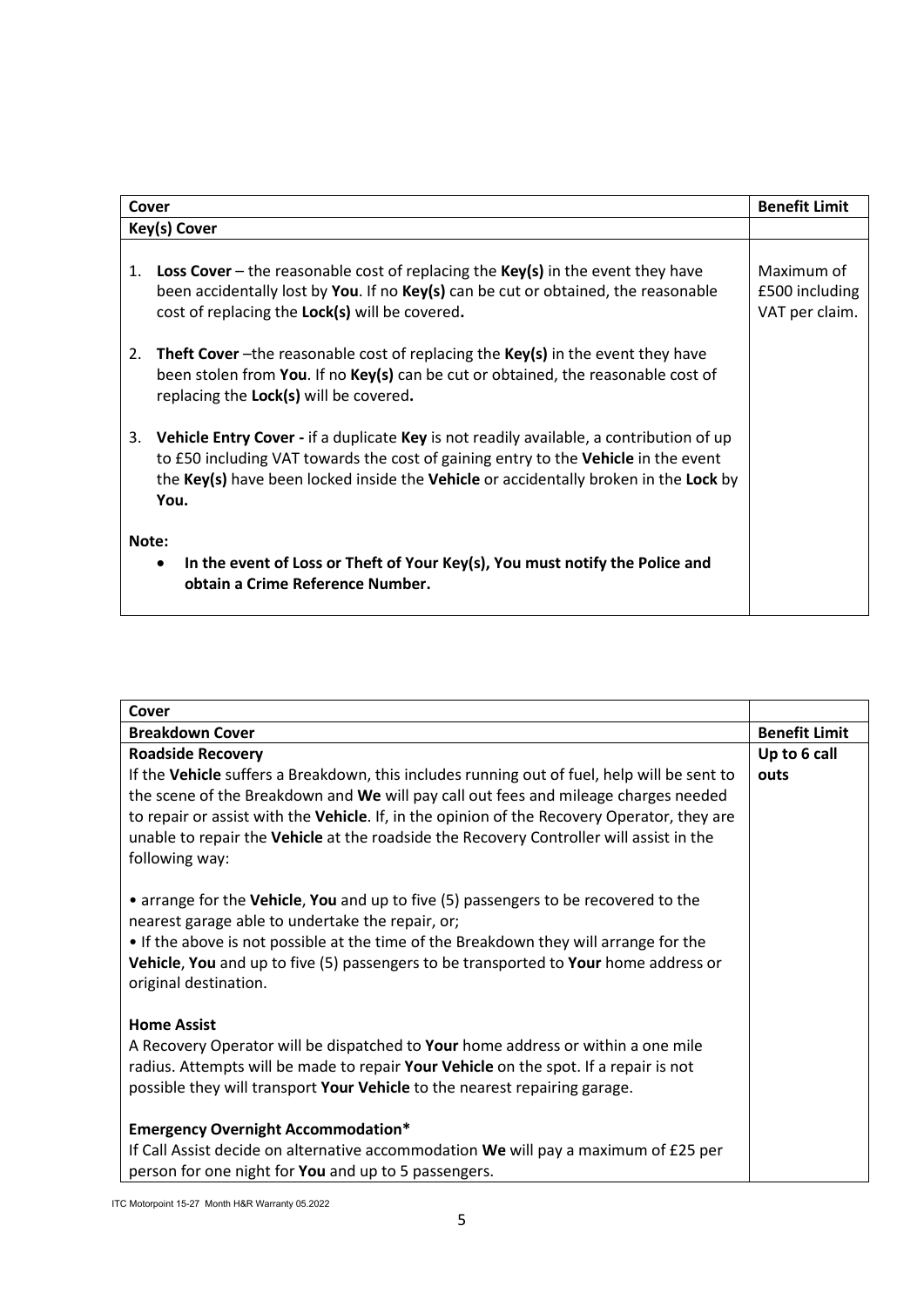| *These services will be offered on a pay/claim basis, which means that You must pay<br>initially and Call Assist will send You a claim form for reimbursement, which will be dealt<br>with by the Control Centre within a short period of time. Before arranging these<br>services, authorisation must be obtained from the Rescue Controller. |  |
|------------------------------------------------------------------------------------------------------------------------------------------------------------------------------------------------------------------------------------------------------------------------------------------------------------------------------------------------|--|
| <b>Caravans and Trailers</b><br>If the Vehicle suffers a Breakdown and Your caravan/trailer is attached, providing it is<br>fitted with a standard towing hitch and does not exceed 7.0104 metres (23 feet) in<br>length, Your caravan/ trailer will be recovered with the Vehicle at no extra cost.                                           |  |
| What to do if you break down<br>If the Vehicle breaks down please call the 24 hour Control Centre on:<br>01206 812 763 (UK only)<br>(This telephone number is strictly for rescue purposes only)<br>The Rescue Controller will assist You professionally, sympathetically and deal with Your<br>request quickly.                               |  |
| Please have the following information ready to give to the Rescue Controller, who will<br>use this to validate Your policy. Tell them;                                                                                                                                                                                                         |  |
| 1) You are a Defend customer<br>2) Your return telephone number with area code<br>3) Your Policy type and number and the Vehicle registration<br>4) The precise location of the Vehicle (or as accurately as You are able in the<br>circumstances)                                                                                             |  |
| 5) What seems to be the problem (for example, if You have a puncture tell the<br>Controller Your tyre size).                                                                                                                                                                                                                                   |  |
| The Rescue Controller will take Your details and ask You to remain by the telephone<br>You are calling from. Once arrangements have been made they will telephone to advise<br>who will be coming out to You and how long they are expected to take. You will then be<br>asked to return to the Vehicle.                                       |  |
| Please remember to guard Your safety at all times but remain with or nearby the<br>Vehicle until the Recovery Operator arrives. Once the Operator arrives at the scene<br>please be guided by his/her safety advice.                                                                                                                           |  |
| If the Police are present please advise them that You have contacted Your recovery<br>service or give them the telephone number to call on Your behalf.                                                                                                                                                                                        |  |

| Cover                                                                                    |            |
|------------------------------------------------------------------------------------------|------------|
| <b>MOT Test Insurance</b>                                                                |            |
| Your MOT Cover begins ninety (90) days after Your Issue date. If Your MOT is due in this |            |
| ninety (90) day period, prior to Your period of cover, then cover will not apply to that | Maximum of |
| MOT. It will instead apply to Your next MOT.                                             | $£750$ per |
|                                                                                          | claim.     |
| What is covered?                                                                         |            |
|                                                                                          |            |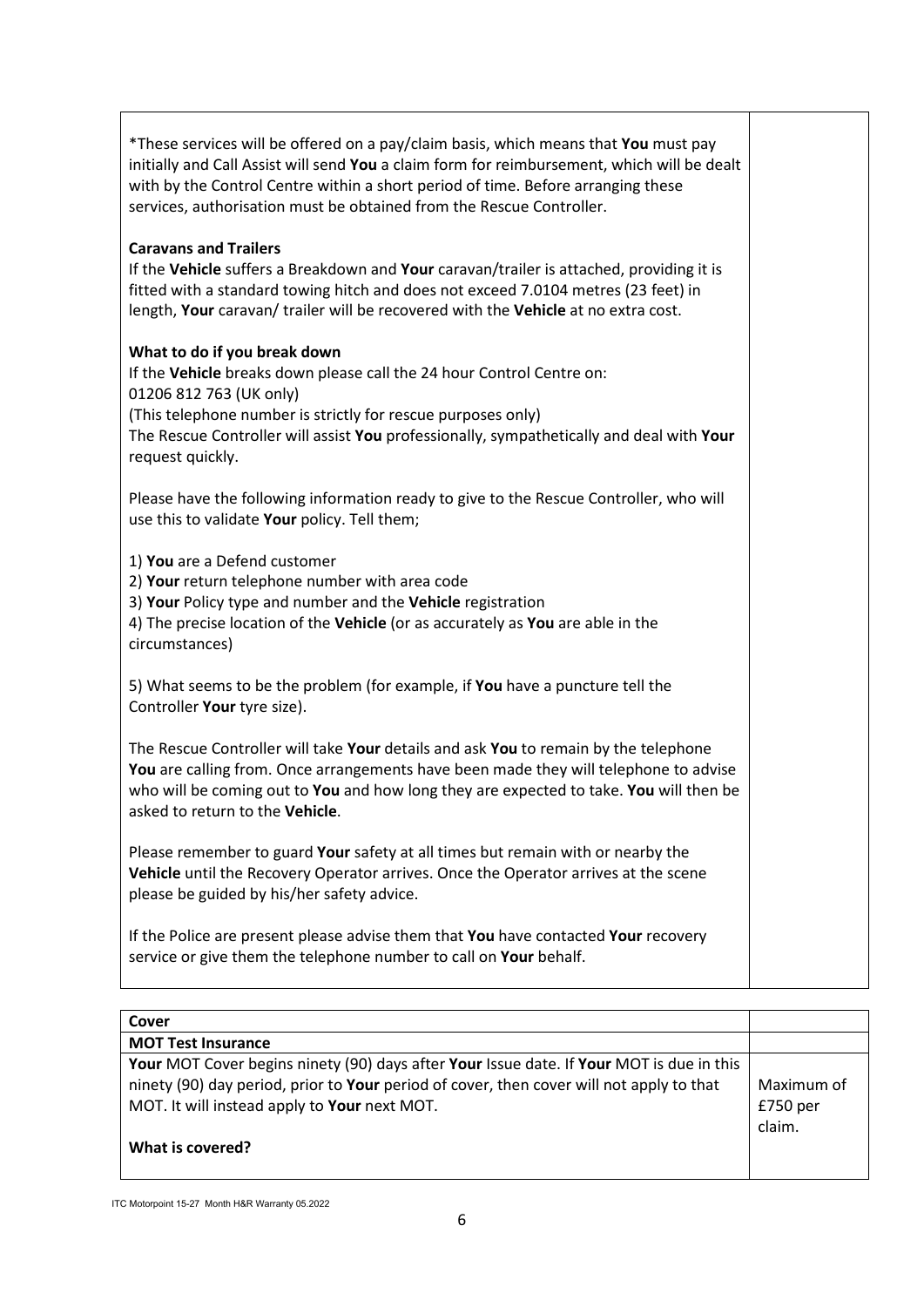**We** will pay the reasonable cost of repairing or replacing such part or parts of **Your Vehicle** listed below up to a maximum of £750 (inclusive of VAT) in the event of a part or parts covered herein being cited on an official "Refusal of an MOT Certificate" (Form VT30) as the reason for **Your Vehicle** failing to pass the **MOT Test** during the period of cover.

- Lighting Equipment: Front and rear lamps, headlamps, stop lamps, rear reflectors, direction indicators, hazard warning lamps, switches, tell tales, high intensity discharge (HID), LED headlamps, washing and levelling system, power steering malfunction indicator lamp (MIL), electronic parking brake MIL, illumination of speedometers, brake fluid level warning lamps, electronic stability control system MIL, tyre pressure monitoring system warning lamp.
- Steering and Suspension: Steering control, steering mechanism, power steering, transmission shafts, wheel bearings, front suspension, rear suspension, shock absorbers, wheel alignment, steering, suspension, brake, transmission dust covers / gaiters, and steering wheel locking mechanism.
- Brakes: ABS warning system / controls, condition of service brake system, condition of parking brake system, service brake performance, parking brake performance, brake fluid levels where below the minimum indication.
- Seatbelts: All seatbelts mountings, their condition and operation; front driver's and passenger seat mountings; driver's seat adjustment mechanism, backrest security in an upright position and Supplementary Restraint Systems (SRS) including airbags and seatbelt pre-tensioners.
- General: Emission control systems including catalytic converter, electronic stability control system, fuel injection, engine mountings, ECU replacement as a result of calibration failure to meet MOT exhaust gas emission standards, horn, mirrors, registration plates, speedometer, driving controls, windscreen wipers and washers.

# **Transferrable cover**

**You** may transfer **Your Policy** subject to the conditions in **Section 10** -**TRANSFERRING YOUR POLICY** where a **Family Member** takes ownership of the **Vehicle.**

# **6. WHAT IS NOT COVERED**

# **What You are not covered for Mechanical Breakdown Insurance**

- **i. We** will not accept liability for any claim which is reported to the **Claims Handler** more than fourteen (14) days after the relevant fault is discovered.
- **ii. We** will not accept liability for any claim where the repair has not commenced within fourteen (14) days of the relevant fault being reported to the **Claims Handler**.
- **iii.** The **Policy** does not apply to: **Vehicle**s used any kind of timed competition or race; or nonstandard customized or modified **Vehicle**s.
- **iv. We** will not accept any liability for damage caused by: Neglect, corrosion, any foreign matter, getting into or onto a part; lack of servicing, the effects of over-heating, whether caused by an insured part or not; freezing, abuse, damage to parts not covered by this **Policy** or consequential damage; or damage to parts **We** cover caused by parts not covered by the **Policy**.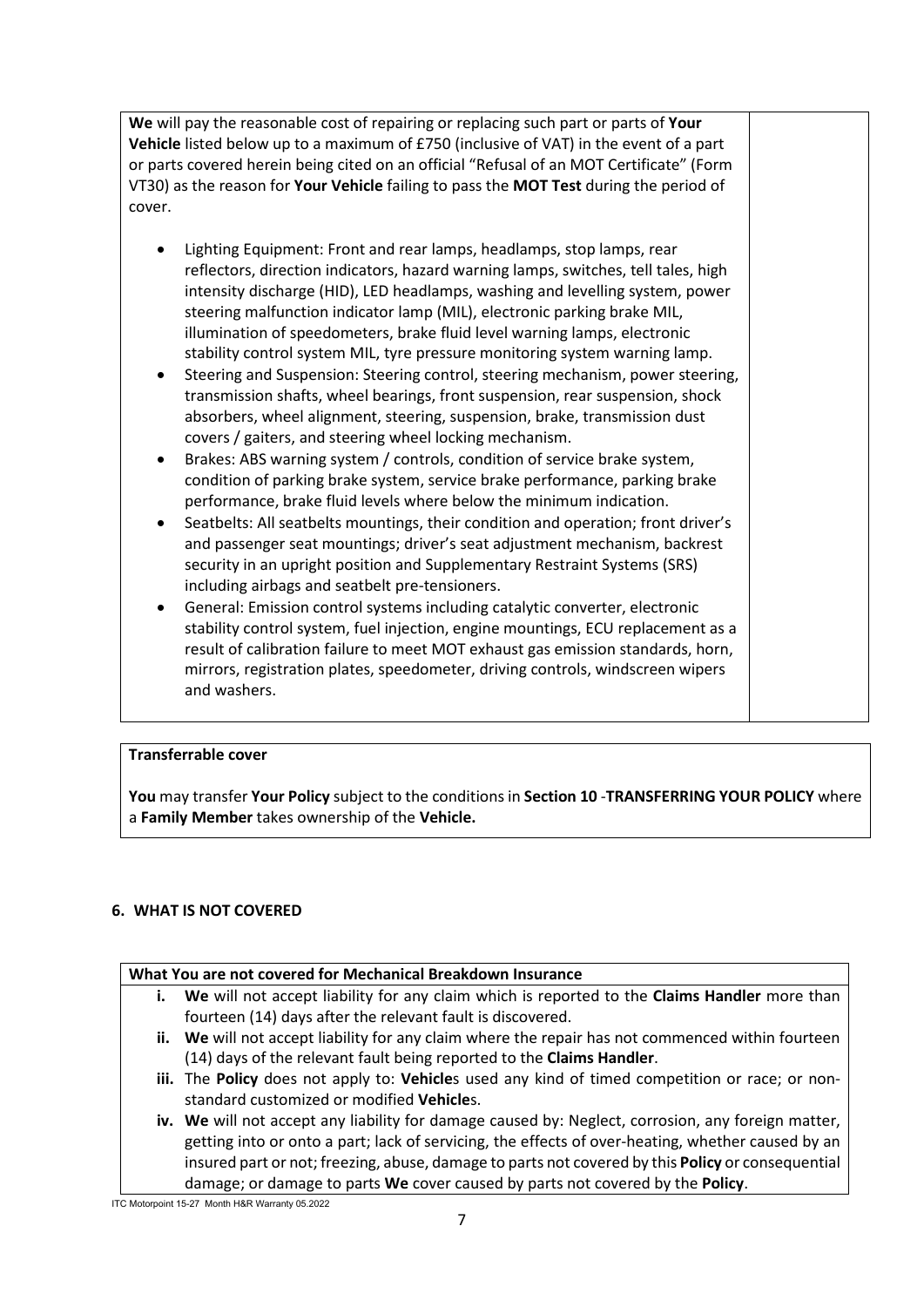**We** will not accept liability for:

- The effects of poor repairs, faults or defects at the time of the sale.
- Parts which have been fitted incorrectly
- Parts which are of faulty manufacture or design or
- Parts not fitted as standard or optional extra by the manufacturer, unless cover for such items is agreed beforehand.

The Policy excludes any damage caused by fire, accident or any road hazard whether or not insured under any motor insurance or accidental damage policy. It does not provide cover for other people or physical injury. **We** will not accept liability for damage caused by war risks, sonic booms or nuclear radiation.

### **What You are not covered for Key:**

- **i.** Any claim where the **Incident Date** is before the **Policy** start date.
- **ii.** Any claim which is not reported within thirty (30) days of the **Incident Date**.
- **iii.** The cost of any routine maintenance or adjustments or where **Key(s)** or **Locks(s)** don't function or have failed for any reason.
- **iv.** Any claim relating to damage to **Lock(s)** caused by attempted theft or malicious damage.
- **v.** Any claim directly or indirectly caused as a result of the theft of the **Key(s)** by any person known to **You** who has reasonable access to the **Key(s),** including but not limited to a **Family Member.**
- **vi.** The cost of repairing or replacing any **Lock(s)** where they have been damaged by anyone other than **You** gaining entry to the **Vehicle** or **Property**.
- **vii.** Any claim relating to a road traffic accident.
- **viii.** Any claim arising from manufacturing defects, inherent design faults or where the **Key(s)** or **Lock(s)** are subject to recall or replacement by the manufacturer.
- **ix.** The cost of any fares, tolls, delivery or insurance relating to car hire.
- **x.** Any claim relating to damage caused by neglect or a deliberate, careless act or omission by **You**.
- **xi.** Any claim for loss or theft that is not accompanied by a Crime Reference Number.
- **xii.** Any amount that exceeds the benefit level per claim or in total, as detailed in **Section 5 – WHAT IS COVERED**.
- **xiii.** If during the **Policy term** the **Vehicle** is used for any of the excluded uses that appear in **Section 3 - ELIGIBILITY**.
- **xiv.** For consequential damage of any kind or any consequential loss, injury or damage.

### **What You are not covered for Breakdown Cover**:

- **i.** Assistance due to an accident, fire, theft or vandalism or other incident normally covered by a **Motor Insurance Policy**. Assistance can be arranged if **You** agree to pay for the service provided. (**You** may be able to recover these costs under the terms of **Your Motor Insurance Policy**).
- **ii.** Any caravan/trailer being towed where the total length exceeds 7.0104 metres (23 feet) and where it is not attached to the **Vehicle** with a standard towing hitch.
- **iii. Vehicle**s not registered as having Motorpoint Breakdown Cover.
- **iv.** The cost of any parts, components or materials used to repair the **Vehicle**.
- **v.** Any costs or expenses not authorised by the Rescue Controller.
- **vi.** The cost of food, drinks, telephone calls or other incidentals.
- **vii.** The cost of alternative transport other than to **Your** destination or home.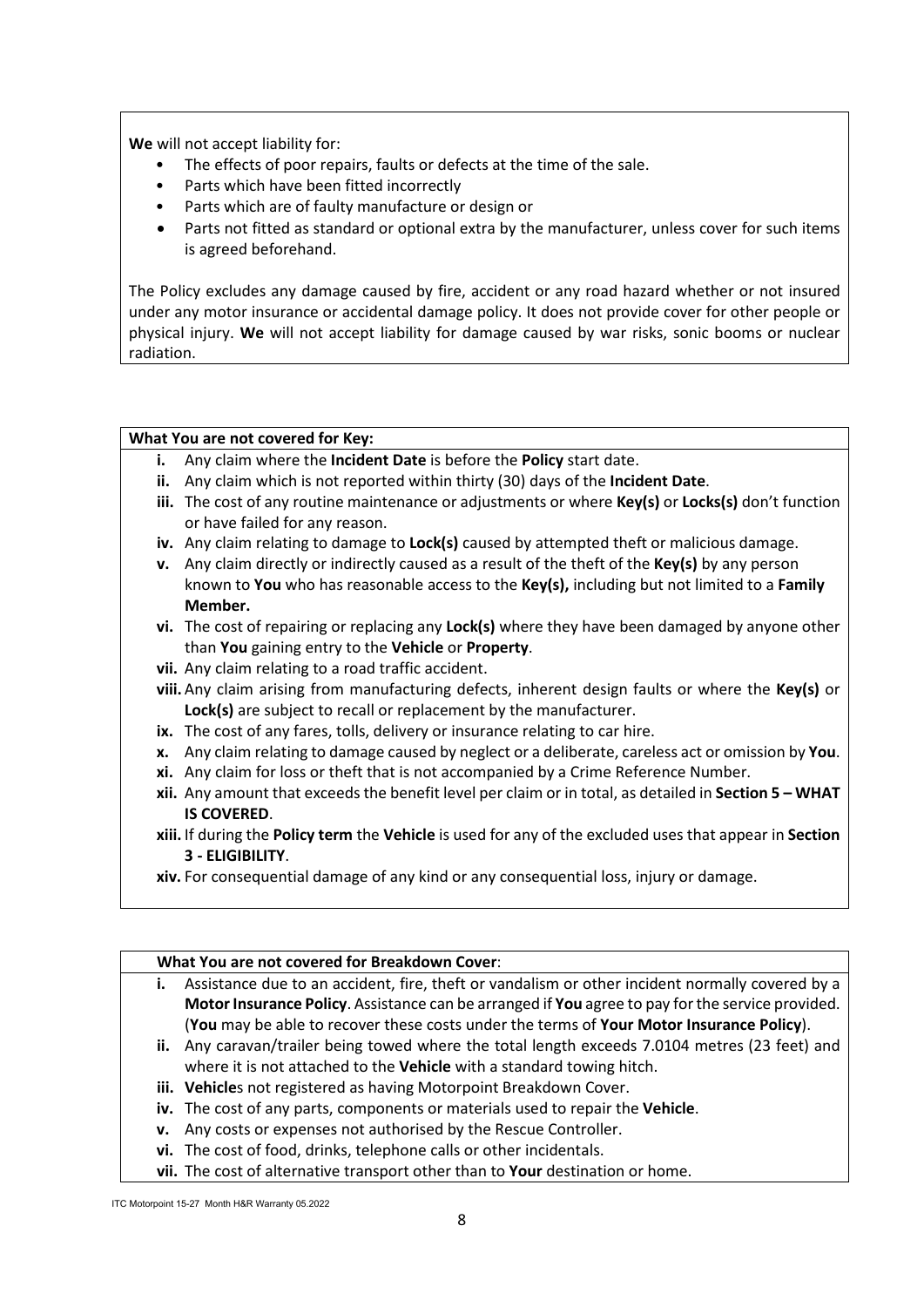**viii.** The cost of fuel, oil or insurance for a hire **Vehicle**.

- **ix.** The recovery of the **Vehicle** and passengers if repairs can be carried out at or near the scene of the Breakdown within a reasonable time. If recovery takes effect **You** are entitled to recovery to only one address in respect of any one Breakdown.
- **x.** Overnight accommodation or car hire charges if repairs can be carried out at or near the scene of the Breakdown within an agreed time.
- **xi.** Breakdowns caused by failure to maintain the **Vehicle** in a roadworthy condition including maintenance or proper levels of oil and water. If, in the opinion of the Recovery Operator, **We** should terminate **Your Policy** immediately, **We** will notify **You** by letter as to what action **We** have taken.
- **xii.** Any request where service cannot be effected because the **Vehicle** does not carry a serviceable spare wheel and locking wheel nut and/or manufacturer approved emergency foam fill kit.
- **xiii.** Any request for service if the **Vehicle** cannot be reached due to snow, mud, sand or flood or where the **Vehicle** is not accessible or cannot be transported safely and legally using a standard transporter.
- **xiv.** Any request for service if the **Vehicle** is over 5000kg GVM, or used in any sort of rally, speed testing, racing or any kind of competition or trial other than 'Treasure Hunts'.
- **xv.** Overloading of the **Vehicle** or carrying more passengers than it is designed to carry.
- **xvi.** Claims not notified prior to expenses being incurred.
- **xvii.** The charges of any other company (including Police recovery) other than a Recovery Operator appointed by Call Assist or of car hire or accommodation charges except those authorised by Call Assist.
- **xviii.** Loss or damage to the **Vehicle** or its contents.
- **xix.** Direct or indirect loss, damage or liability caused by, contributed to or arising from:
	- a. Ionising radiation or contamination by radioactivity from an irradiated nuclear fuel or from nuclear waste from the combustion of nuclear fuel.
	- b. The radioactive, toxic, explosive or other hazardous properties of any nuclear assembly or nuclear component thereof.
	- c. Any results of war, invasion, act of foreign enemy, hostilities (whether war be declared or not), civil war, rebellion, revolution, military or usurped power.
	- d. Any false or fraudulent claims.
	- e. Failure to comply with requests by Call Assist or the Recovery Operators concerning the assistance being provided.
	- f. Fines and penalties imposed by the Police or Courts.
	- g. Any charges where **You**, having contacted the Rescue Controller, effect recovery or repairs by other means.
	- h. Ferry and Toll charges.
	- i. Any claims relating to non-standard, customised or modified **Vehicle**s unless declared and agreed with **Us** prior to taking the insurance.
	- j. Any service or insurance cover where remedial action has not taken place following a previous Breakdown.
	- k. More than six (6) callouts per Policy per year.

### **What You are not covered for MOT Test cover :**

**We** will not pay for:

- **i.** Bulbs, fuses, wiring or connections
- **ii.** Tyres or wheels
- **iii.** Brake pads and shoes where the condition is wear related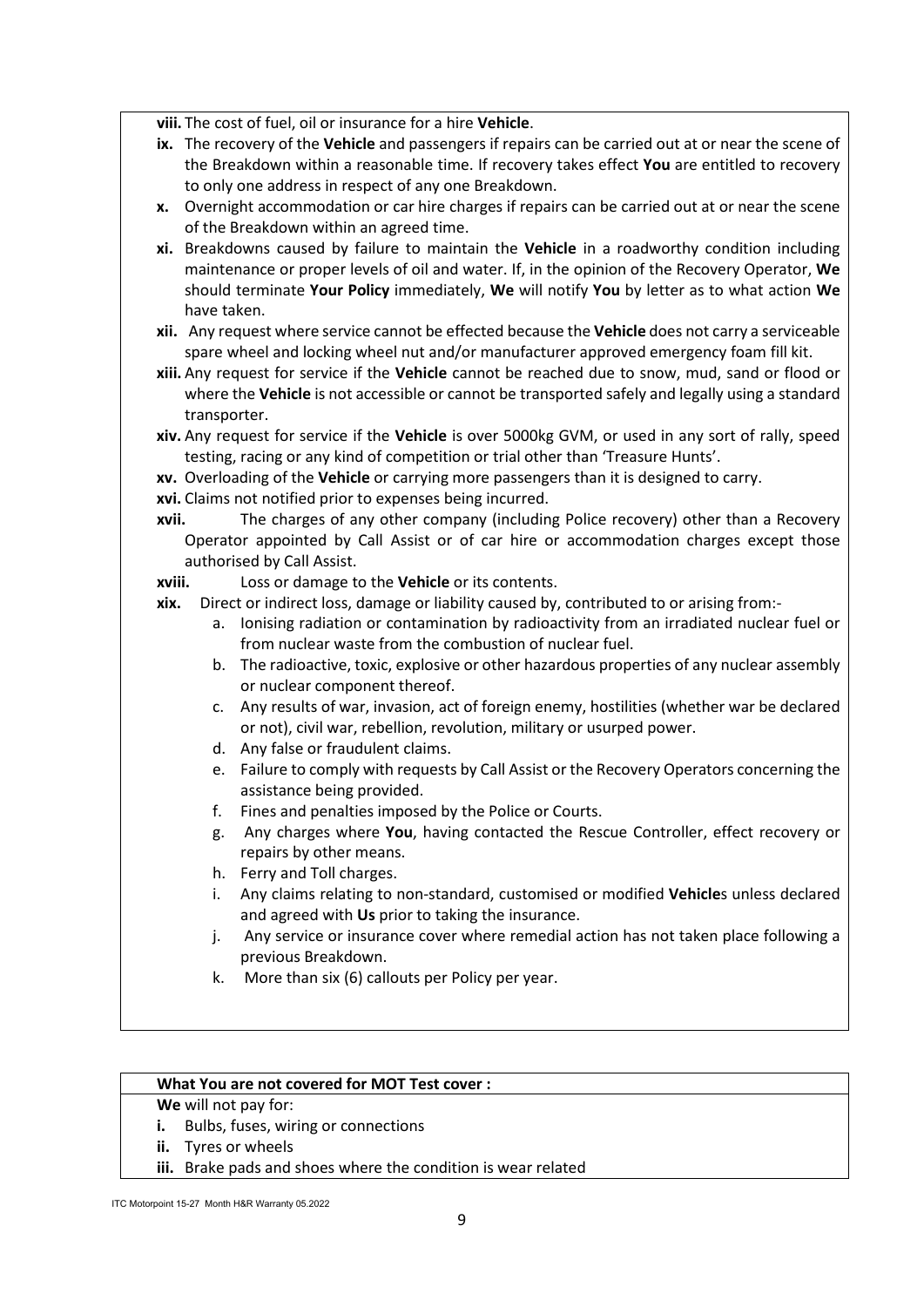- **iv.** Bodywork or glass
- **v.** Exhaust system
- **vi.** Items listed as "advisory" only
- **vii.** Adjustments, tuning or cleaning
- **viii.** The **MOT Test** or re-test fee
- ix. Service items, including but not limited to leads, spark plugs, belts, wiper blades, batteries, antifreeze, fluids, grease, fuel or oils.

These exclusions apply to the MOT section of **Your** cover.

- a. Damage caused by a road traffic accident and/or fire
- b. Structural damage, rust or corrosion
- c. Parts fitted as part of the repairs that are not detailed under the **What is covered** section
- d. Repairs arising as a result of any deliberate damage, neglect or misuse of **Your Vehicle** or any modifications such as the fitting of replacement or experimental parts or other equipment not approved by the manufacturer
- e. Repair or servicing of **Your Vehicle** or parts subject to recall for repair or replacement by the manufacturer
- f. A fault or defect in any part which can reasonably be said to have been known to exist before the commencement of the period of cover
- g. Any repairs covered under the manufacturer's or supplier's warranty or any other form of cover
- h. VAT where you are VAT registered

### **7. HOW TO MAKE A CLAIM**

| <b>Mechanical Breakdown Insurance</b> |                                                                                                 |
|---------------------------------------|-------------------------------------------------------------------------------------------------|
| <b>Stage</b>                          | <b>Explanation</b>                                                                              |
| Step 1                                | <b>NOTIFY THE CLAIMS HANDLER</b>                                                                |
|                                       | Telephone the Claims Handler at 0161 451 4812. The Claims Handler will make a note of           |
|                                       | Your claim and advise You of the location of Your nearest Approved Repairer.                    |
|                                       | IMPORTANT: In order for the Claims Handler to pay the Approved Repairer directly, You           |
|                                       | (not the repairer) must notify the CLAIMS HANDLER of Your claim. This must be done before       |
|                                       | You give permission to a repairer to carry out any fault finding or remedial work. Notification |
|                                       | from a repairer of a possible claim will not be accepted by the Claims Handler.                 |
| Step 2                                | <b>CONTACT THE REPAIRER</b>                                                                     |
|                                       | Book Your Vehicle in with the repairer and give Your permission to carry out any fault          |
|                                       | finding/diagnosis or dismantling necessary.                                                     |
| Step 3                                | <b>REPAIRER OBTAINS AUTHORITY</b>                                                               |
|                                       | Once Your Vehicle, Policy Schedule and service records have been handed to the repairer         |
|                                       | they will contact the <b>Claims Handler</b> to request approval for repairs.                    |
| Step 4                                | <b>AUTHORITY FOR CLAIM VALUE</b>                                                                |
|                                       | If Your claim is accepted, an authorisation number will be issued to the repairer for the       |
|                                       | amount that will be paid under this Policy.                                                     |
|                                       | You are responsible for paying any amount the repairer charges over and above the               |
|                                       | authorised amount.                                                                              |
| Step 5                                | <b>PAYMENT OF THE CLAIM</b>                                                                     |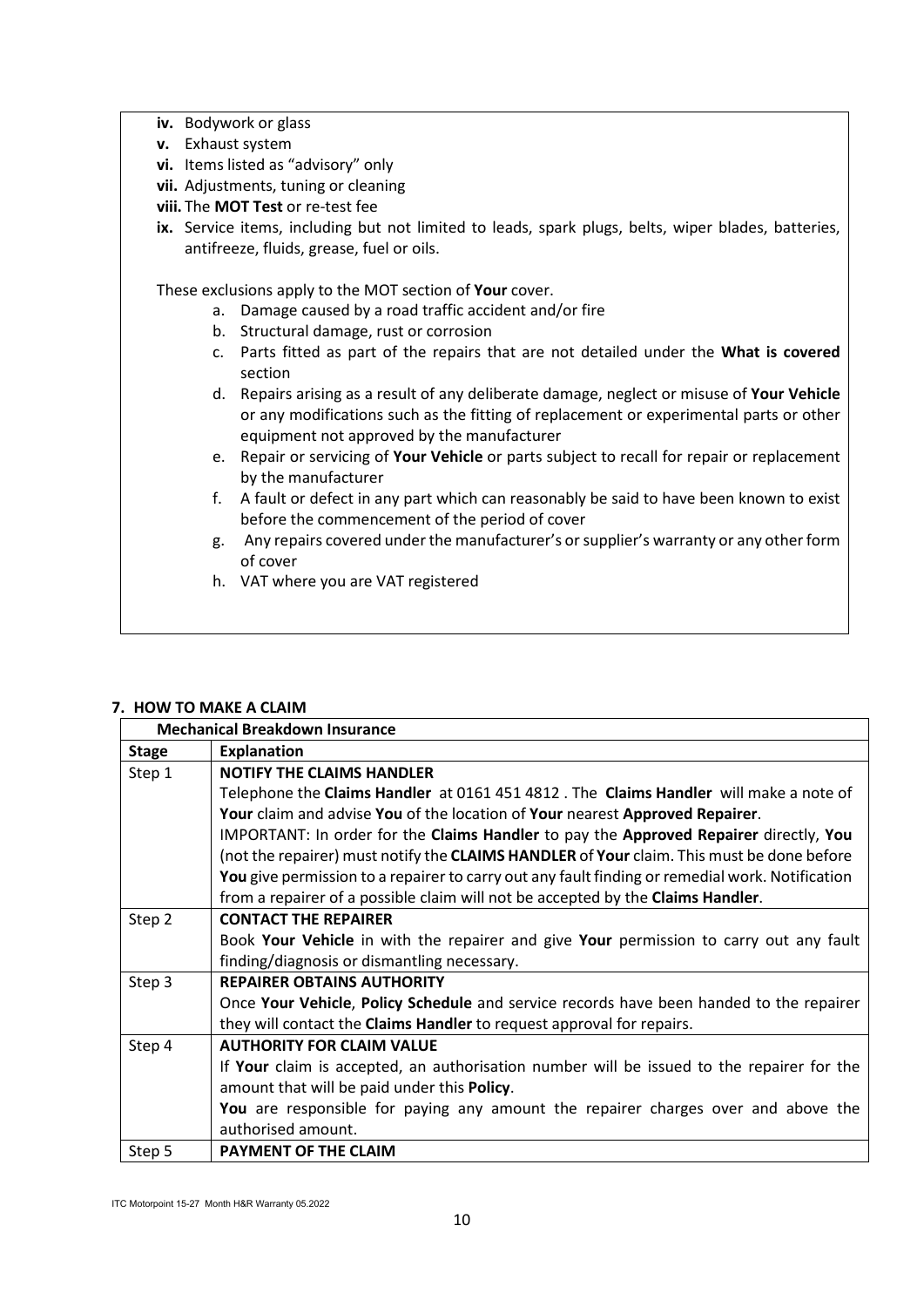|            | On completion of the repairs, the repairer must submit an invoice directly to the Claims                                                                                                                                                                                                                                                                                                            |
|------------|-----------------------------------------------------------------------------------------------------------------------------------------------------------------------------------------------------------------------------------------------------------------------------------------------------------------------------------------------------------------------------------------------------|
|            | Handler . The invoice must clearly show the authorisation number given, details of who the                                                                                                                                                                                                                                                                                                          |
|            | Claims Handler should pay and contain full details of the repairs, including details of all<br>part(s) used, labour and VAT. The authorisation number will only be effective for ninety (90)                                                                                                                                                                                                        |
|            | days from the date it was issued and no payments will be made in respect of the authorisation                                                                                                                                                                                                                                                                                                       |
|            | number after the expiry of the ninety (90) day period.                                                                                                                                                                                                                                                                                                                                              |
| Claims     | The Claims Handler cannot agree to any claim without providing a Claims Authority<br>$\bullet$                                                                                                                                                                                                                                                                                                      |
| Conditions | Number. The repairer must not start any repairs without this number. Please<br>quote Your Claims Authority Number each time You contact the Claims Handler<br>about Your claim and make sure the repairer includes this number on their invoice.                                                                                                                                                    |
|            | If when making a claim You do not follow the correct procedure, We will not be<br>٠<br>able to pay Your claim in this instance.                                                                                                                                                                                                                                                                     |
|            | No liability shall exist in respect of parts supplied, repairs carried out or any other<br>claim under the Policy other than claims made in accordance with the procedures<br>set out in these terms and conditions and for which specific authorisation is<br>given by the Claims Handler.                                                                                                         |
|            | We reserve the right to provide replacement parts and to carry out repairs under the<br>Policy or to arrange for their provision by other persons.                                                                                                                                                                                                                                                  |
|            | The Claims Handler may insist that Your repairer uses exchanged or reconditioned<br>٠<br>parts to affect a repair.                                                                                                                                                                                                                                                                                  |
|            | If the part to be replaced has some wear or the part improves the general<br>condition or value of the Vehicle, You may be required to pay an amount towards<br>the improvement.                                                                                                                                                                                                                    |
|            | The amount of time allowed for labour will be in line with the<br>٠<br>manufacturer's/Glass's Guide standard repair times. The cost of diagnosis or<br>testing will be limited to a maximum of one (1) hour at the maximum hourly labour<br>rate towards an accepted claim.                                                                                                                         |
|            | We and the Claims Handler reserve the right to examine the Vehicle, to subject<br>it to expert independent assessment and to name the repairer to be used. The Claims<br>Handler will use the results of any expert independent assessment to determine the<br>amount to be paid in respect of a claim. This will be subject to the claimable limits<br>and the terms and conditions of the Policy. |
|            | We shall not provide any benefit under this contract of insurance to the extent of<br>providing cover, payment of any claim or the provision of any benefit where doing so<br>would breach any sanction, prohibition or restriction imposed by law or regulation.                                                                                                                                   |

| <b>Key Cover</b> |                                                                                                                                                                                                            |
|------------------|------------------------------------------------------------------------------------------------------------------------------------------------------------------------------------------------------------|
| <b>Stage</b>     | Explanation                                                                                                                                                                                                |
| Step 1           | All lost and stolen $Key(s)$ must be reported to Motorpoint Key Cover and the Police within<br>forty-eight (48) hours of the discovery of their loss or theft and any crime reference numbers<br>retained. |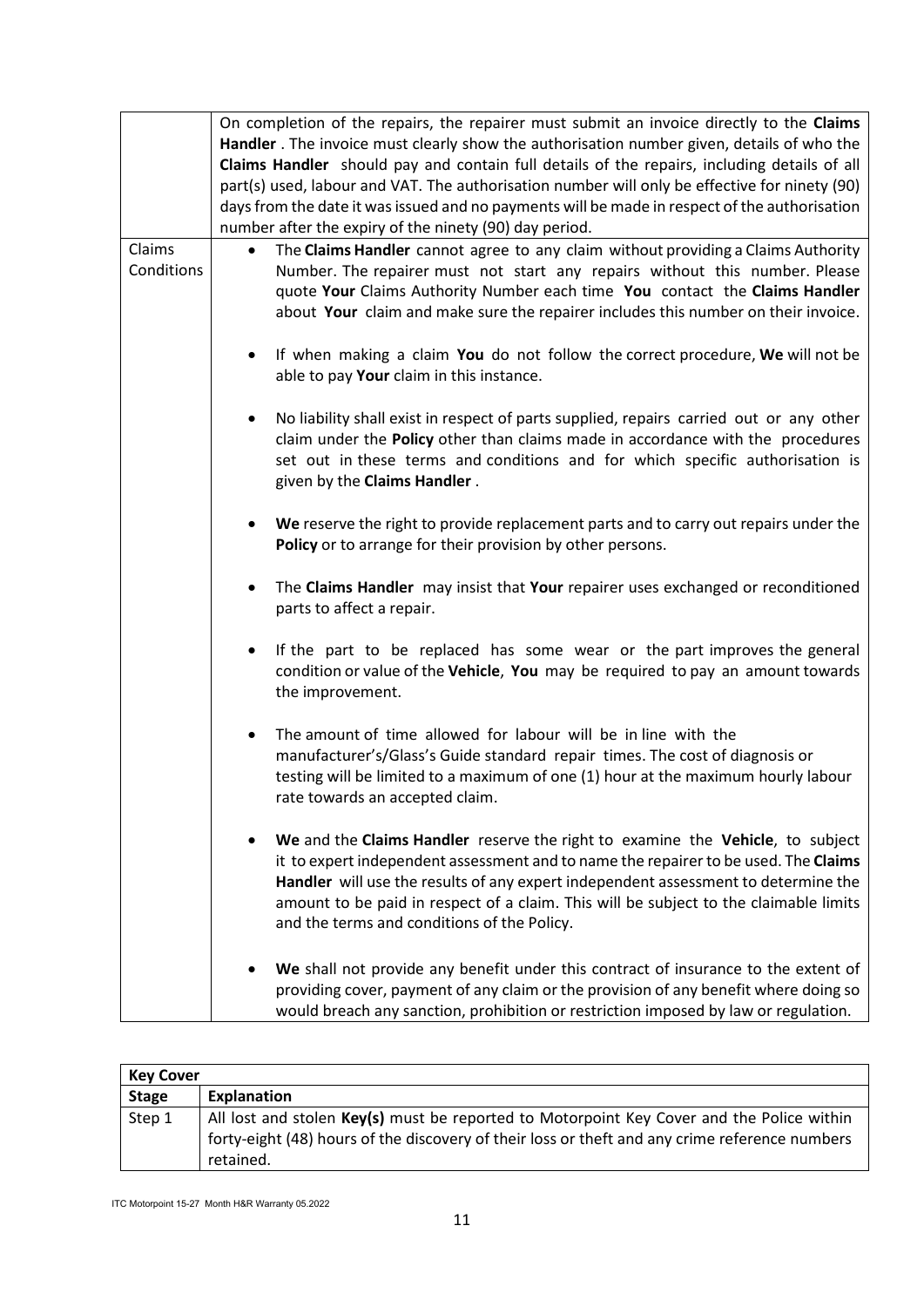| Check the circumstances are covered by the Policy, then telephone Motorpoint Key Cover      |
|---------------------------------------------------------------------------------------------|
| immediately stating the <b>Policy</b> Number if possible, on:                               |
| 01603 369790                                                                                |
| Motorpoint Key Cover will help arrange assistance from a qualified local locksmith and help |
| You find alternative transport if required                                                  |
|                                                                                             |

| <b>Breakdown Cover</b> |                                                                                                                                                                                                                                                                                                                                                                                                                                                                                        |
|------------------------|----------------------------------------------------------------------------------------------------------------------------------------------------------------------------------------------------------------------------------------------------------------------------------------------------------------------------------------------------------------------------------------------------------------------------------------------------------------------------------------|
| <b>Stage</b>           | <b>Explanation</b>                                                                                                                                                                                                                                                                                                                                                                                                                                                                     |
| Step 1                 | If the Vehicle breaks down please call the 24 hour Control Centre on:<br>01206 812 763 (UK only)<br>(This telephone number is strictly for rescue purposes only) The Rescue Controller will assist<br>You professionally, sympathetically and deal with Your request quickly.                                                                                                                                                                                                          |
| Step 2                 | Please have the following information ready to give to the Rescue Controller, who will use this<br>to validate Your policy. Tell them;<br>1)<br>You are a Motorpoint customer                                                                                                                                                                                                                                                                                                          |
|                        | 2)<br>Your return telephone number with area code                                                                                                                                                                                                                                                                                                                                                                                                                                      |
|                        | 3)<br>Your Policy type and number and the Vehicle registration                                                                                                                                                                                                                                                                                                                                                                                                                         |
|                        | The precise location of the Vehicle (or as accurately as You are able in the<br>4)<br>circumstances)                                                                                                                                                                                                                                                                                                                                                                                   |
|                        | 5) What seems to be the problem (for example, if You have a puncture tell the Controller Your<br>tyre size).                                                                                                                                                                                                                                                                                                                                                                           |
|                        | The Rescue Controller will take Your details and ask You to remain by the telephone You are<br>calling from. Once arrangements have been made they will telephone to advise who will be<br>coming out to You and how long they are expected to take. You will then be asked to return<br>to the Vehicle. Please remember to guard Your safety at all times but remain with or nearby<br>the Vehicle until the Recovery Operator arrives. Once the Operator arrives at the scene please |
|                        | be guided by his/her safety advice. If the Police are present please advise them that You have                                                                                                                                                                                                                                                                                                                                                                                         |
|                        | contacted Your recovery service or give them the telephone number to call on Your behalf.                                                                                                                                                                                                                                                                                                                                                                                              |

|              | <b>MOT Test Cover</b>                                                                                                                                                                                                                                                                               |  |
|--------------|-----------------------------------------------------------------------------------------------------------------------------------------------------------------------------------------------------------------------------------------------------------------------------------------------------|--|
| <b>Stage</b> | <b>Explanation</b>                                                                                                                                                                                                                                                                                  |  |
| Step 1       | This must be done within thirty (30) days of the Vehicle being issued with a VT30 MOT failure<br>document.                                                                                                                                                                                          |  |
|              | Please help the Claims Office by reporting Your claim according to the following procedure:<br>Firstly check the "What is Insured" and "What is not Insured" sections of this Insurance<br>$\bullet$<br>to confirm cover. If You wish to make a claim, then You must follow the procedure<br>below. |  |
|              | <b>Contact the Claims Handler</b>                                                                                                                                                                                                                                                                   |  |
|              | The telephone number is 01614514803.                                                                                                                                                                                                                                                                |  |
|              | For Claims Authorisation, We will require:                                                                                                                                                                                                                                                          |  |
|              | Your Policy number<br>$\bullet$                                                                                                                                                                                                                                                                     |  |
|              | The exact mileage of Your Vehicle                                                                                                                                                                                                                                                                   |  |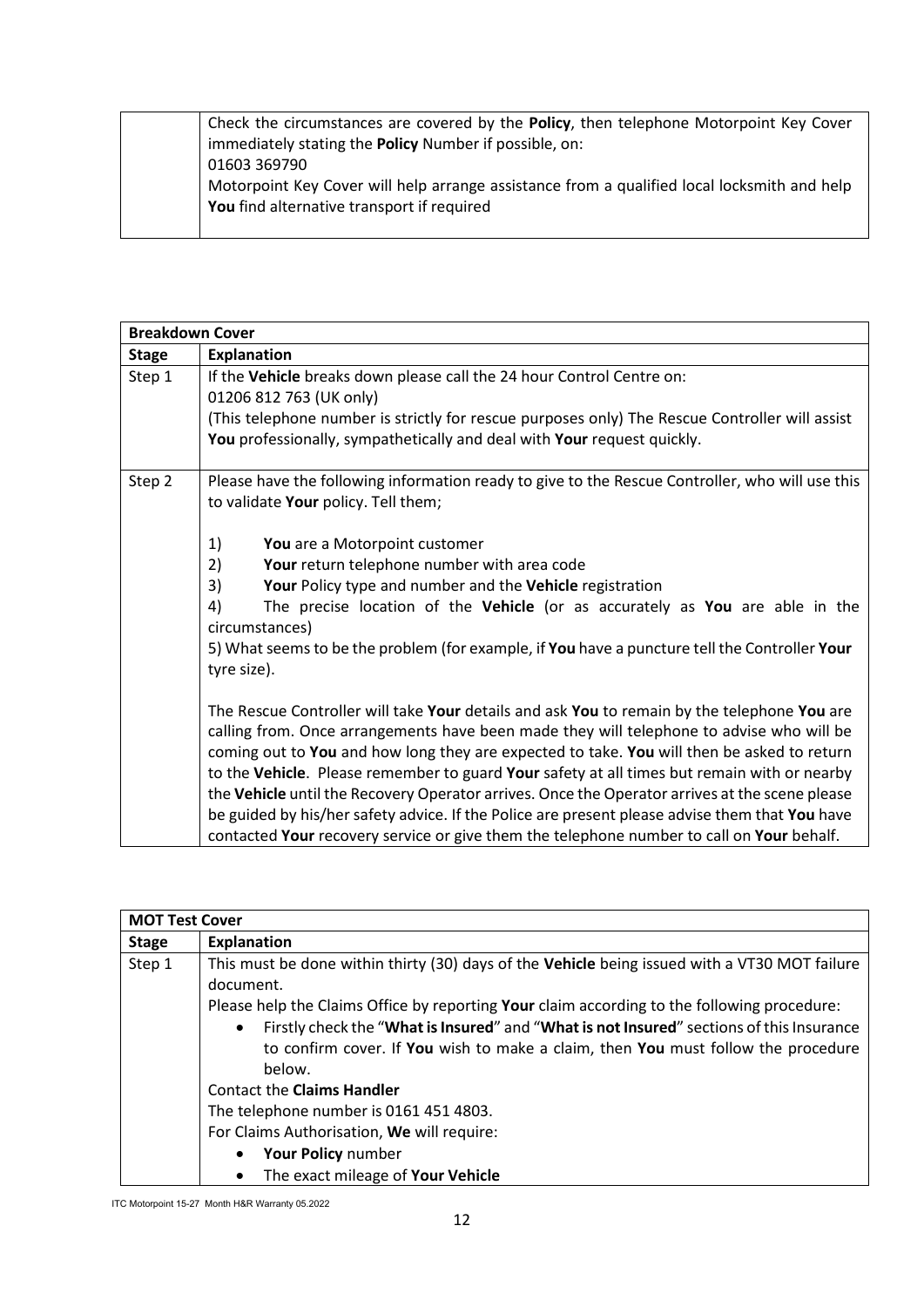| Itemised repair cost estimate<br>$\bullet$                                                                                                                                                                                                                                                                               |
|--------------------------------------------------------------------------------------------------------------------------------------------------------------------------------------------------------------------------------------------------------------------------------------------------------------------------|
| Confirmation that Your VT30 is available                                                                                                                                                                                                                                                                                 |
| If the claim is covered by the Policy, and we have received the required items listed above then<br>verbal authorisation will be given to carry out the repair. A Claims Authority Number will be<br>issued with an Authorised Repair Cost which is the most We will pay for the repair, subject to<br>Your Sum Insured. |
| Payment                                                                                                                                                                                                                                                                                                                  |
| If We are paying the repairer direct they must send the                                                                                                                                                                                                                                                                  |
| Claims Office:                                                                                                                                                                                                                                                                                                           |
| an itemised repair invoice stating the Claim Authority Number,                                                                                                                                                                                                                                                           |
| a copy of the VT30 test certificate,                                                                                                                                                                                                                                                                                     |
| a copy of the previous valid MOT certificate                                                                                                                                                                                                                                                                             |
| proof of service history.                                                                                                                                                                                                                                                                                                |
| They will be reimbursed up to the Authorised Repair Cost. If You have paid the repairer, We                                                                                                                                                                                                                              |
| will reimburse You up to the authorised Repair Cost if You send the Claims Office:                                                                                                                                                                                                                                       |
| an itemised repair invoice stating the Claim Authority Number,                                                                                                                                                                                                                                                           |
| a copy of the VT30 test certificate,                                                                                                                                                                                                                                                                                     |
| a copy of the previous valid MOT certificate<br>٠                                                                                                                                                                                                                                                                        |
| proof of service history.                                                                                                                                                                                                                                                                                                |

### **Points to note about the claims process:**

- The **Claims Handler** will appoint an **Approved Repairer** where possible who will be responsible for completing the necessary work in the event of a successful claim.
- Diagnostic costs that **We** will pay is limited to a maximum of one (1) hour at the maximum hourly labour rate towards an accepted claim.
- **We** or the **Claims Handler** reserve the right to subject the **Key(s), Lock(s)** or **Vehicle** to an independent assessment.
- **We**, the **Administrator,** the **Claims Handler**, the **Complaints Handler** and the **Supplying Dealer** may obtain and share information concerning any claim **You** may make against this **Policy** with any **Approved Repairer**, for the purposes of administering **Your Policy** and claim.

### **8. POLICY CONDITIONS**

### **Mechanical Breakdown Insurance**

**You** must comply with the following conditions to have the full protection of the Policy. If **You** do not comply with them **We** may at **Our** option cancel the **Policy** or refuse to deal with **Your** claim or reduce the amount of any claim payment.

### Duty of Care

**You** must not continue to drive the **Vehicle** after any damage or incident if this could cause further damage to the **Vehicle**.

#### Fraud

**You** must not act in a fraudulent manner. If **You**, or anyone acting for **You**, make a claim under the **Policy** knowing the claim to be false, or fraudulently exaggerated in any respect; or make a statement in support of a claim, knowing the statement to be false in any respect;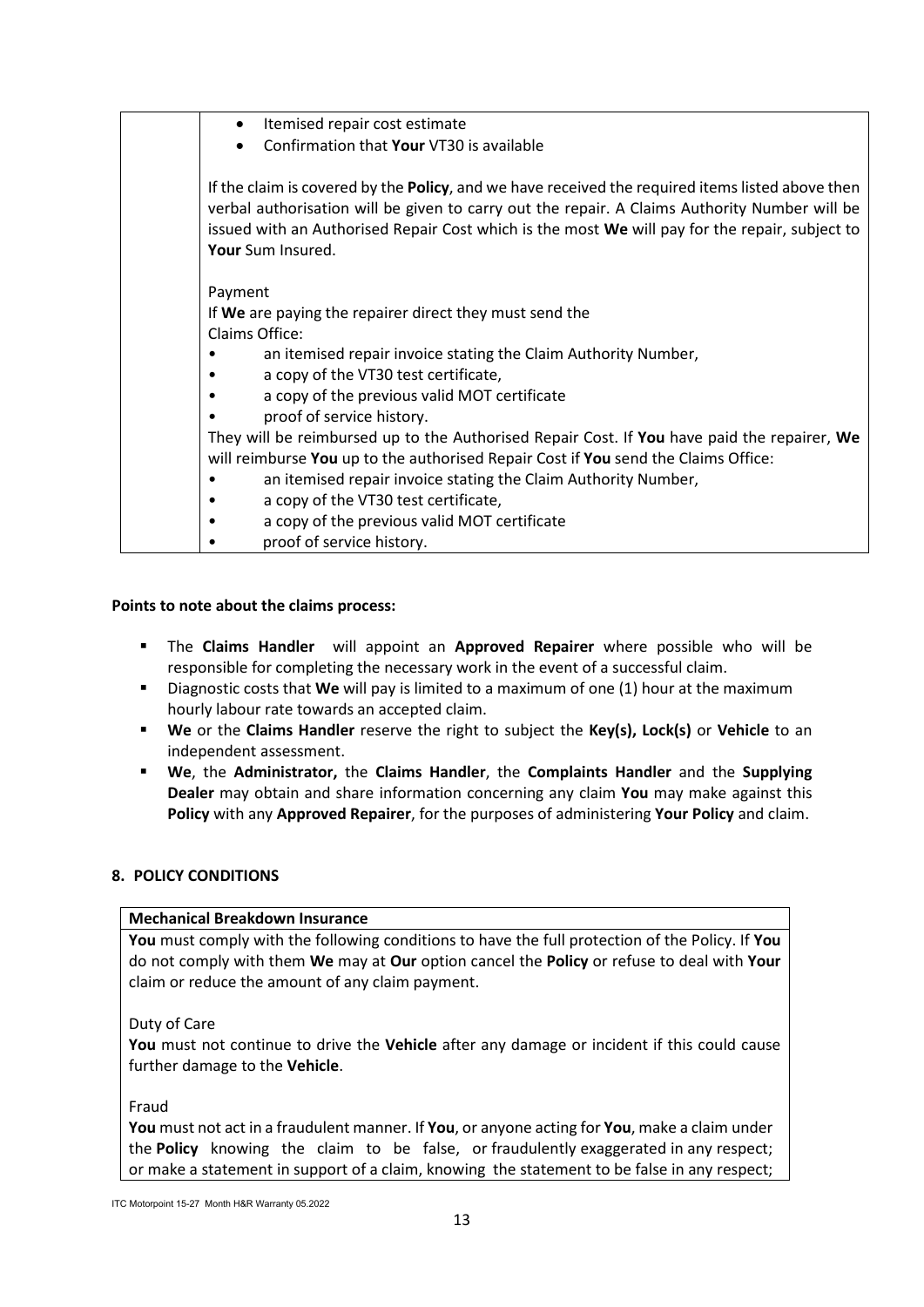or submit a document in support of a claim, knowing the document to be forged or false in any respect; or make a claim in respect of any loss or damage caused by **Your** willful act, or with **Your** connivance, then:

- **We** shall not pay the claim;
- **We** shall not pay any other claim which has been made or will be made under the Policy;
- **We** may at **Our** option declare the Policy void;
- **We** shall be entitled to recover from **You** the amount of any claim already paid under the **Policy**;
- **We** shall not make any return of premium; and
- **We** may inform the Police of the circumstances.

# **SERVICING**

The **Vehicle** must be serviced in line with the manufacturer's recommended guidelines. If the **Vehicle** has no service history, or the service history is incomplete, the **Vehicle** must be serviced by a VAT-registered garage within twelve (12) months or 12,000 miles (whichever is sooner) from the date **You** bought the **Vehicle**. It must then be serviced in line with the manufacturer's specifications, or every twelve (12) months or 12,000 miles (whichever is the sooner). The servicing must include the following.

- Changing the engine oil and filter
- Checking oil levels in the gearbox and differential, and topping them up if necessary
- Checking the coolant level and the strength of the antifreeze or inhibitor, and topping up if necessary
- Checking the timing belt (if one is fitted) and renewing it if necessary
- Replacing the brake fluid in line with the manufacturer's recommendation

The interval between services must not go over the set time or mileage by more than twentyone (21) days or 750 miles. If any circumstances prevent the service from being carried out on time, **You** must immediately send to the **Administrator** written notice of this by 'Signed for' mail.

**You** must keep proof of each service as we may need to check it if **You** make a claim.

The only acceptable proof of servicing will be the fully detailed VAT service invoice, showing the date of the service and the mileage. **You** must keep all these invoices.

If **You** do not provide satisfactory proof of servicing, **Your Vehicle** will not be covered.

# **Warning**

Timing belts [otherwise known as camshaft drive belts]. If **Your Vehicle** has a timing belt, please make sure that it is in good condition and that it is checked and changed in line with the manufacturer's recommendations. If the timing belt breaks it can cause serious and unnecessary engine damage and inconvenience. No responsibility will be accepted for damage caused by the failure of a worn-out timing belt.

# **Key Cover**

**You** must comply with the following conditions to have the full protection of **Your Policy**. If **You** do not comply with them **We** may at **Our** option: cancel the **Policy**; refuse to deal with **Your** claim or reduce the amount of any claim payment.

• All lost and stolen keys must be reported to Motorpoint Key Cover within forty-eight (48) hours of discovery of their loss or theft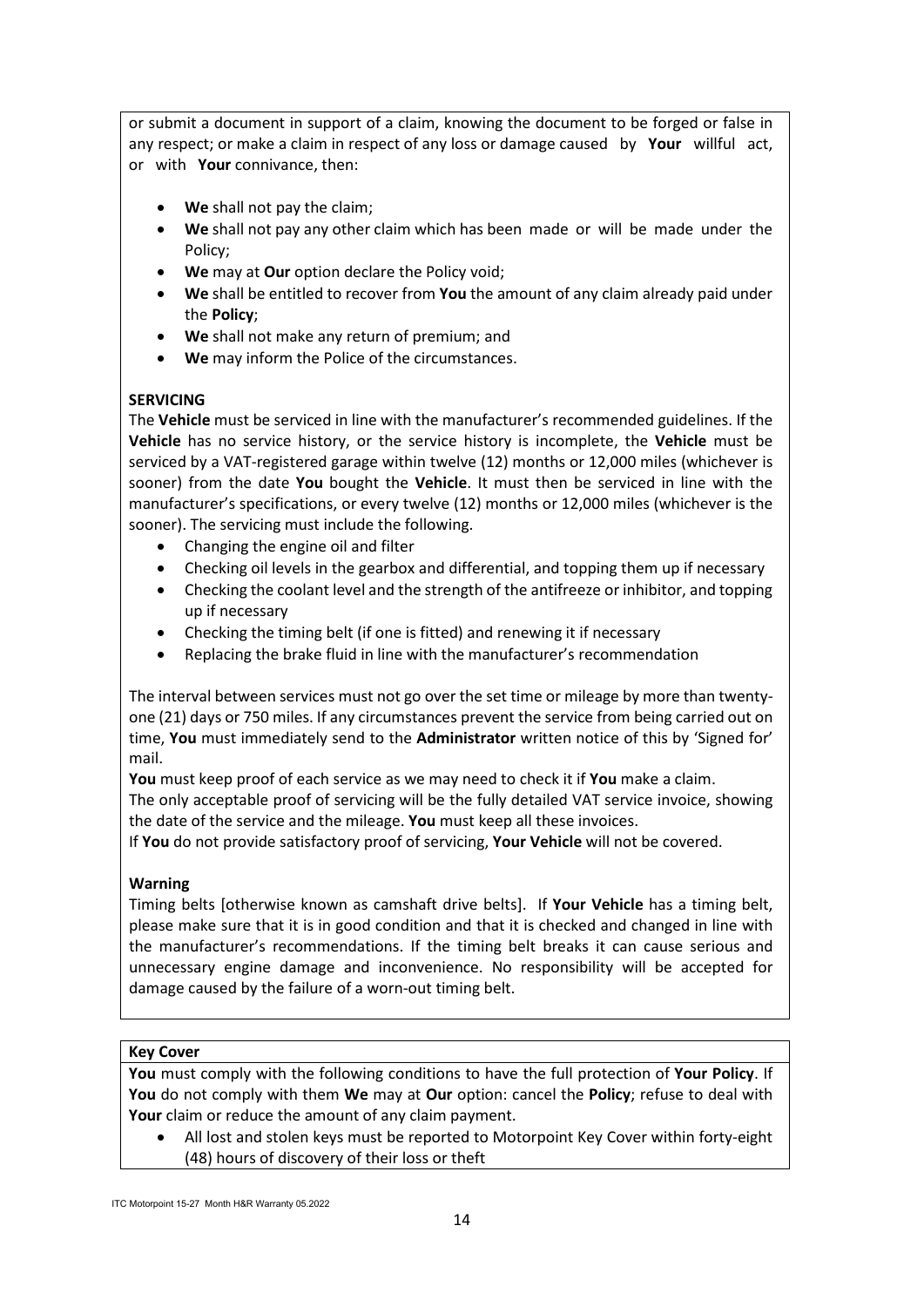- Lost and stolen keys must be reported within forty-eight (48) hours of discovery of their loss or theft to the Police, with the Crime Reference Number retained.
- The total claims in the period of insurance not to exceed the limit in the **Policy Schedule**.
- To claim for key and lock replacement five (5) days must be allowed after registering the loss of **Your** keys with the **Claims Handler**. If the keys are not found in this period a claim can be made up to £500. If keys are found within the five (5) days no claim can be made for key or lock replacement. In the situation of keys being stolen then immediate authorisation for lock and key replacement will be given. The claim will be paid on receipt of a Police report sheet and appropriate bills, up to the maximum limits.
- All receipts for key and lock replacement and call-outs must be forwarded to the **Claims Handler**.
- If keys are not lost or stolen then no claim will apply.

### **Breakdown Cover**

**We** will provide cover if:

**You** have met all the terms and conditions within this insurance.

The information provided to **Us**, as far as **You** are aware, is correct.

The **Policy** is not transferable to any other **Vehicle**.

The driver of the **Vehicle** must remain with or nearby the **Vehicle** until help arrives.

**We** will not be held liable for any costs incurred if **You** are unable to make a connection to the contact telephone number provided.

**We** reserve the right to charge **You** for any costs incurred as a result of incorrect location details being provided.

Motorpoint Breakdown Cover is administered by Call Assist. Should **You** wish to contact them, please send **Your** correspondence to their head office: Motorpoint Breakdown Cover, c/o Call Assist, Axis Court, North Station Road, Colchester, Essex, CO1 1UX

# **MOT Test Cover**

**You** must comply with the following conditions to have the full protection of **Your** policy. If **You** do not comply with them **We** may at **Our** option: cancel the Policy; refuse to deal with **Your** claim or reduce the amount of any claim payment:

Valid **MOT Certificate**: If required by the Department of Transport **Your Vehicle** must have a valid **MOT Certificate**, prior to and at all times during the Period of Insurance. **Vehicle**s under three (3) years old are exempt. The next **MOT Test** date must not be any earlier than six (6) months after the purchase date of this Policy.

Duty of Care: **Your Vehicle** must be serviced at a garage in accordance with the manufacturer's recommendations detailed in the **Vehicle**'s Servicing Handbook, or within a tolerance of thirty (30) days or 1,000 miles whichever occurs first, of the stipulated service interval. It is **Your** responsibility to establish **Your Vehicle** manufacturer's servicing schedules and to comply with them by both time and mileage whichever is the sooner.

Choice: **You** may take **Your Vehicle** to the Department of Transport approved **MOT Test** station of **Your** choice.

Should **Your Vehicle** fail it's MOT, **Your** repairs can be carried out at **Your** choice of repairers.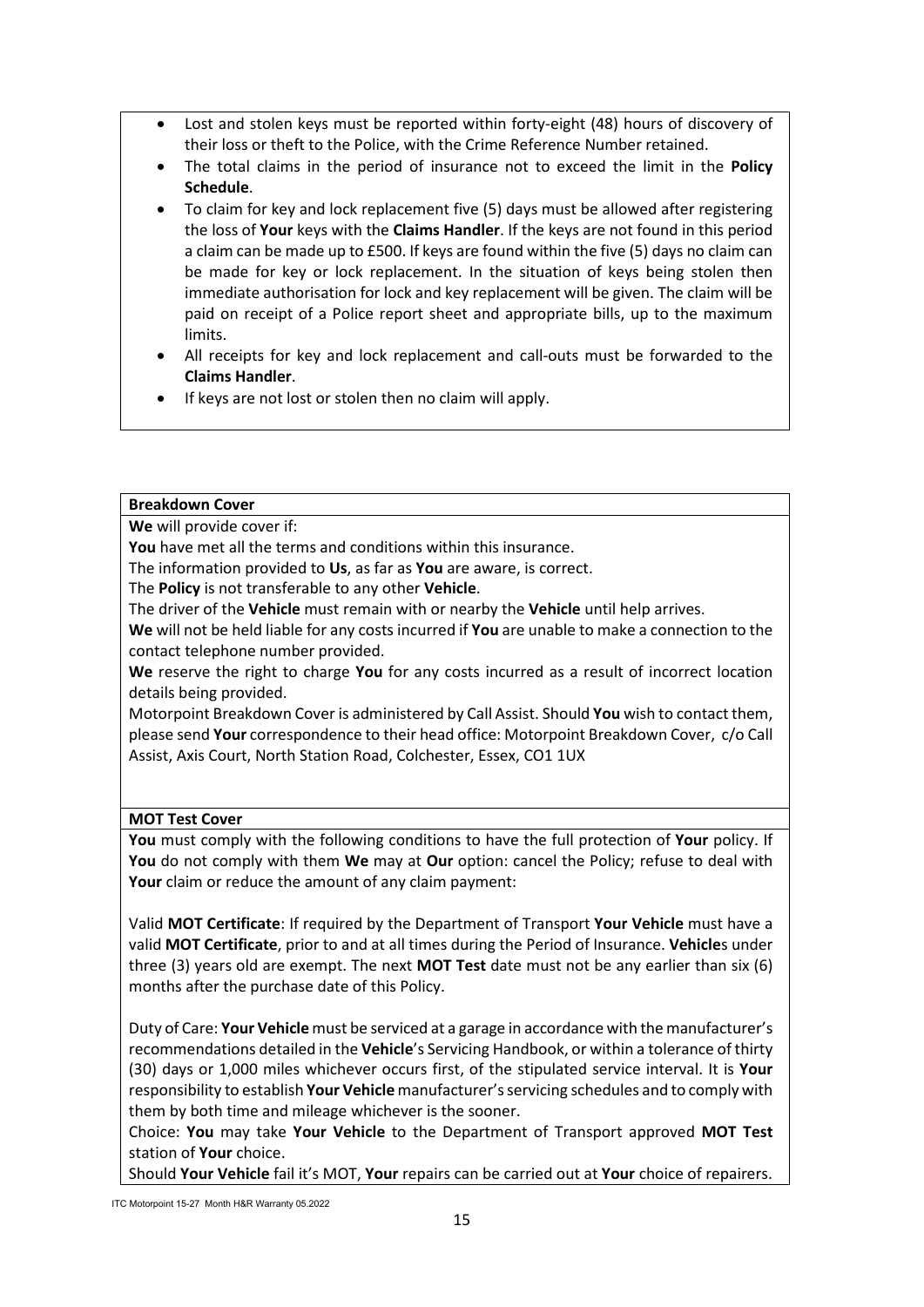Eligibility for cover: **You** can apply for cover under this **Policy** if at inception **Your Vehicle** has a valid MOT certificate or is exempt i.e. **Vehicle**s under three (3) years old are not required to hold **MOT Certificate**s.

- The maximum benefit payable by **Us**is detailed in **Section 5 – WHAT IS COVERED** and on the **Policy Schedule**.
- If **You** are covered by any other insurance or warranty for the same or similar benefit(s) provided under this **Policy**, then **We** will only be responsible for paying a fair proportion of any benefit which **We** would otherwise be due to pay.
- **You** will be responsible for payment of any repair work completed by the **Approved Repairer** that falls outside of the scope of this **Policy**.
- The maximum benefit payable by **Us** in respect of the **Vehicle** is the claims limit on the **Policy Schedule**.
- **This Policy** shall not acquire a surrender value.
- It shall not be possible for **You** to assign or change the benefits of this **Policy** in any way whatsoever, other than as specified in **Section 10** - **TRANSFERRING YOUR POLICY**.
- **We** have the right to take proceedings in **Your** name, in order to recover for **Our** benefit, the amount of any payment made under this **Policy**.
- **You** must notify the **Administrator** as soon as possible if any of **Your** details change during the **Policy** term.

### **9. ADDITONAL BENEFITS**

The extra benefits listed below will be provided subject to the limits specified in the Proposal / **Policy** Schedule if any of the parts covered under the **Policy** fail. **Vehicle**.

#### **Vehicle** Replacement

**We** will pay up to £30 a day [including VAT], for up to a maximum of 7 (seven) days, towards the cost of a replacement **Vehicle**. **You** can only have a replacement **Vehicle** if the **Vehicle** is being repaired under the **Policy** and prior authority has been given by the **Claims Handler**.

#### **Exclusions**

- We will not provide a replacement **Vehicle** for the first 24 hours that **You** are without the **Vehicle** or during any delay the repairer may have waiting for parts or commencing repairs.
- We will not cover the costs of or fuel or insurance for the replacement **Vehicle**.
- We will not cover any motoring fines and congestion charges that **You** may incur

### **10.TRANSFERRING YOUR POLICY**

This **Policy** cannot be transferred to another **Vehicle** or to any subsequent owner of the **Vehicle** except where ownership of the **Vehicle** is transferred to a **Family Member.** Cover may be transferred to that **Family Member** by contacting the **Administrator** within ninety (90) days of change of ownership, so long as that **Family Member** meets the eligibility criteria in **Section 3** - **ELIGIBILITY**.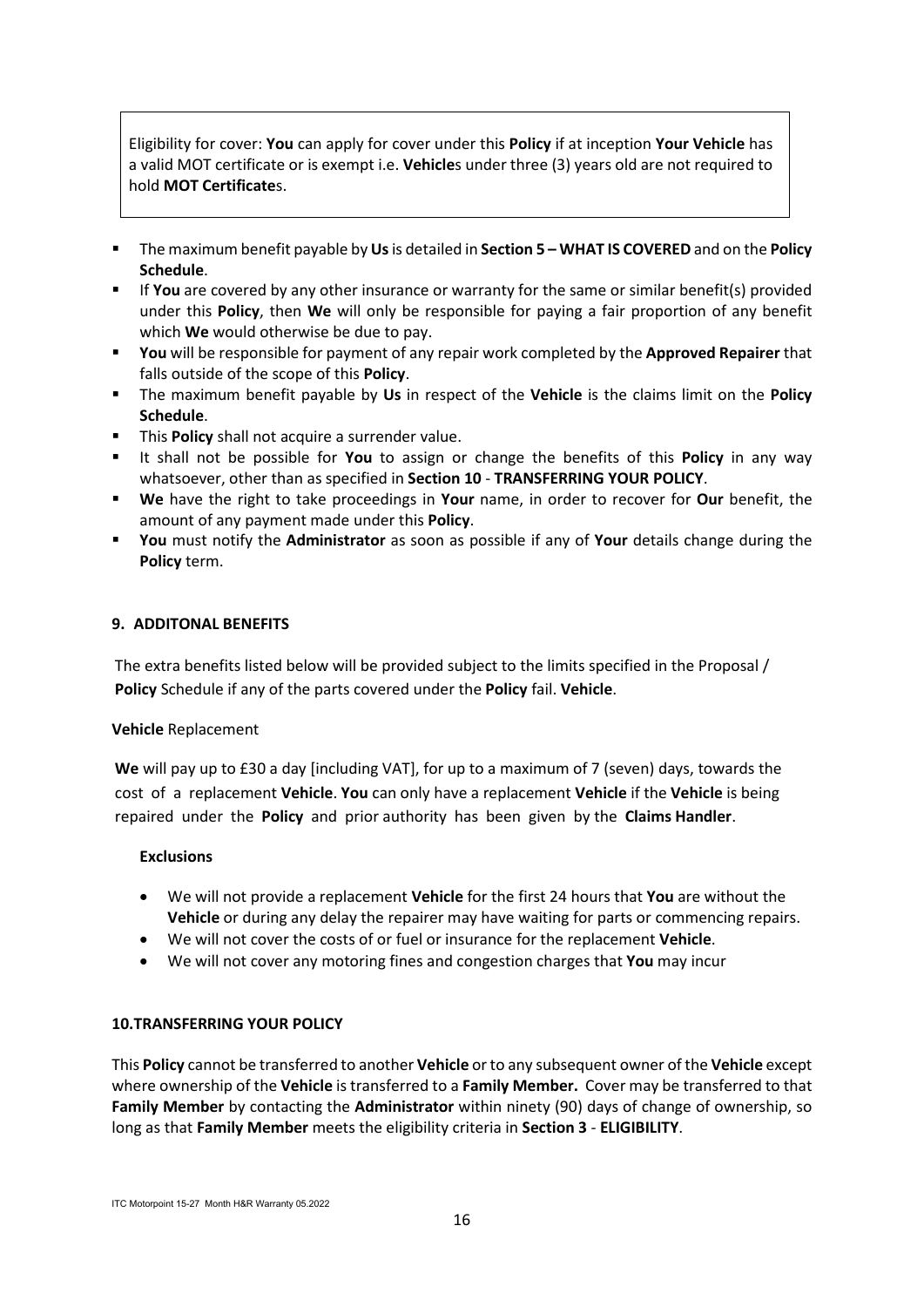### **11. CANCELLING YOUR POLICY**

**You** may cancel the **Policy** with the **Supplying Dealer within** thirty (30) days of the delivery date of **Your Vehicle** without financial penalty provided no claim has been submitted. Thereafter both parties must give thirty (30) days' notice of cancellation. The **Policy** has no surrender value and no premium paid will be refunded after thirty (30) days of **Your Vehicle** delivery date.

### **12. COMPLAINTS PROCEDURE**

If **You** wish to make a complaint about the conduct of the sale of this **Policy**, including any information provided as part of the sale, please contact the **Supplying Dealer**.

The **Complaints Handler** handles all other complaints relating to this **Policy** on **Our** behalf. If **You** wish to make a complaint, please do so:

- by telephone on 0117 456 2443; or
- **by writing to the Customer Outcome Manager a[t complaints@itccompliance.co.uk](mailto:complaints@itccompliance.co.uk)**

The **Complaints Handler** will acknowledge **Your** complaint promptly and will aim to resolve it within eight (8) weeks from first notification.

If the **Complaints Handler** cannot resolve **Your** complaint within this period, they will notify **You** in writing to confirm the reasons why. In this case, or if **Your** complaint is not resolved to **Your** satisfaction, the **Complaints Handler** will advise **You** of **Your** rights to refer **Your** complaint to The Financial Ombudsman Service, free of charge:

- by submitting **Your** complaint online please see financial-ombudsman.org.uk; or
- by email at [complaint.info@financial-ombudsman.org.uk;](mailto:complaint.info@financial-ombudsman.org.uk) or
- by telephone on 0207 964 1000; or
- by writing to the Financial Ombudsman Service, Exchange Tower, Harbour Exchange Square, Isle of Dogs, London, E14 9SR UK.

**IMPORTANT**: The Financial Ombudsman Service will expect **You** to have followed the above procedure before they accept **Your** case.

Following this complaints procedure does not affect **Your** legal rights.

### **13.SANCTIONS**

**We** shall not provide any benefit under this contract of insurance to the extent of providing cover, payment of any claim or the provision of any benefit where doing so would breach any sanction, prohibition or restriction imposed by law or regulation.

### **14. THIRD PARTY RIGHTS**

Except where otherwise required by law, **You** and **We** have agreed that:

it is not intended for any third party to this contract to have the right to enforce the terms of this **Policy**; and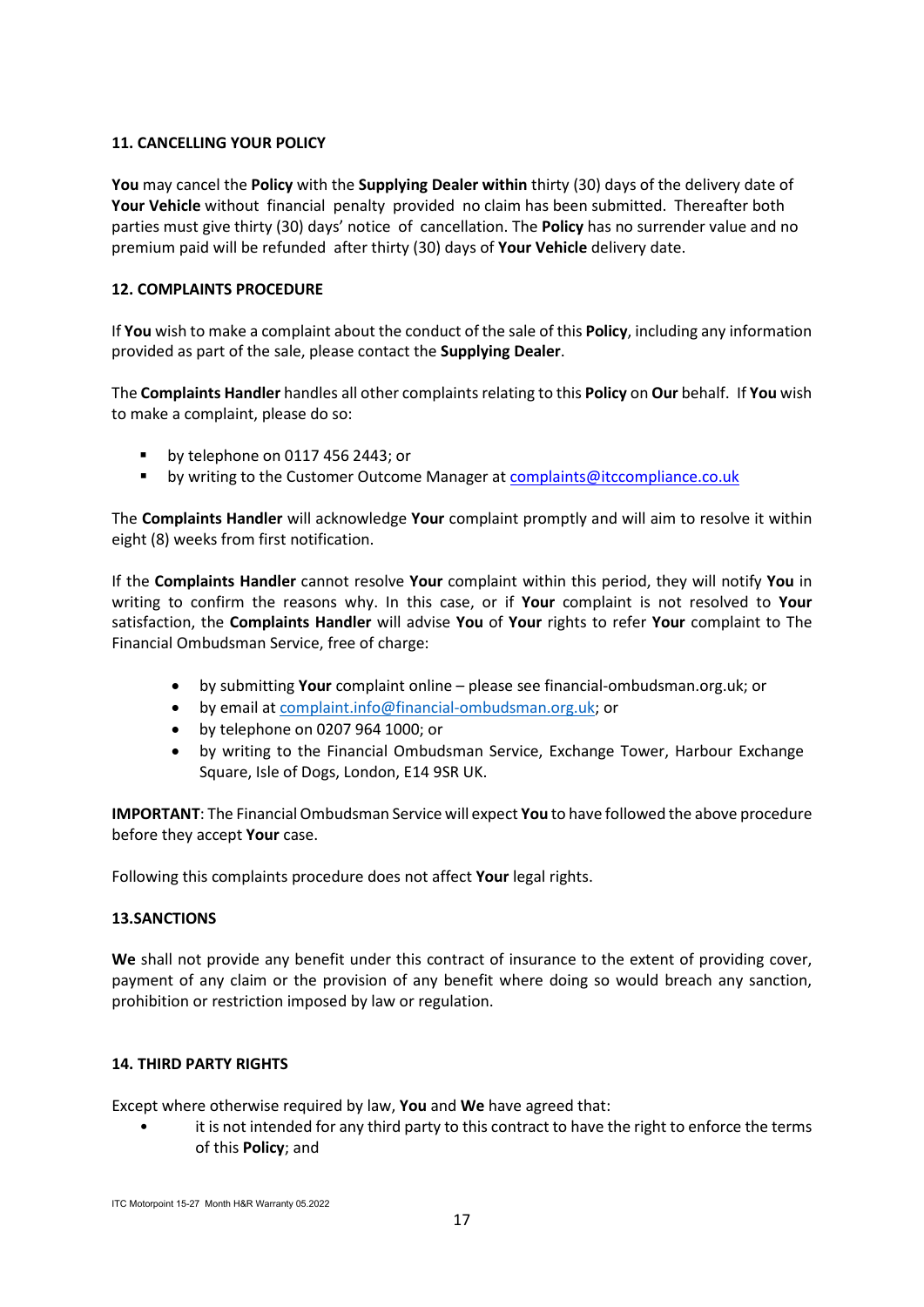• **You** and **We** can rescind or vary the terms of this contract without the consent of any third party to this **Policy**, who might seek to assert that they have rights under this **Policy**.

### **15. MISINFORMATION**

When applying for insurance, varying **Your** cover, or submitting a claim, **You** or anyone acting on **Your** behalf must take reasonable care to answer all questions honestly and to the best of **Your** knowledge. Failure to do so may affect the validity of **Your Policy** or the payment of **Your** claim.

### **16. APPLICABLE LAW**

This **Policy** shall be subject to the law of England and Wales, unless **We** and **You** agree otherwise.

### **17. COMPENSATION SCHEME**

**You** may be entitled to compensation from the Financial Services Compensation Scheme (FSCS) in the UK if, in the unlikely event, Fortegra Europe Insurance Company Ltd cannot meet its liabilities under this **Policy**. The level and extent of compensation provided will depend on the location of the risk, the type of insurance and on the circumstances of the claim.

Further information about the Financial Services Compensation Scheme is available from the FSCS website www.fscs.org.uk.

The FSCS can be contacted:

- online by completing the form on the FSCS website [www.fscs.org.uk/contact-us/;](http://www.fscs.org.uk/contact-us/) or
- by calling 0800 678 1100; or
- by writing to Financial Services Compensation Scheme, PO Box 300, Mitcheldean, GL17 1DY; or
- by live chat via the FSCS website [www.fscs.org.uk/contact-us/.](http://www.fscs.org.uk/contact-us/)

# **18. PRIVACY AND DATA PROTECTION NOTICE**

### Data Protection

Fortegra Europe Insurance Company Ltd and the **Complaints Handler** (as Joint Data Controllers) are committed to protecting and respecting **Your** privacy in accordance with the current Data Protection Legislation ("Legislation"). Below is a summary of the main ways in which **We** process **Your** personal data.

### How **We** Use **Your** Personal Data

**We** may use the personal data **We** hold about **You** for the purposes of performing **Your** contract of insurance, this includes providing insurance that **You** request of **Us** and administering the same; including handling claims and any other related purposes, underwriting (which may include underwriting decisions made via automated means), offering renewal terms, pricing or statistical purposes. **We** may also use **Your** data to safeguard against fraud and money laundering and to meet **Our** general legal and regulatory obligations.

### Disclosure of **Your** Personal Data

**We** may disclose **Your** personal data to third parties involved in providing products or services to **Us**, or to service providers who perform services on **Our** behalf. These include **Our** group companies, affinity partners, brokers, agents, third party administrators, other insurers, reinsurers, other